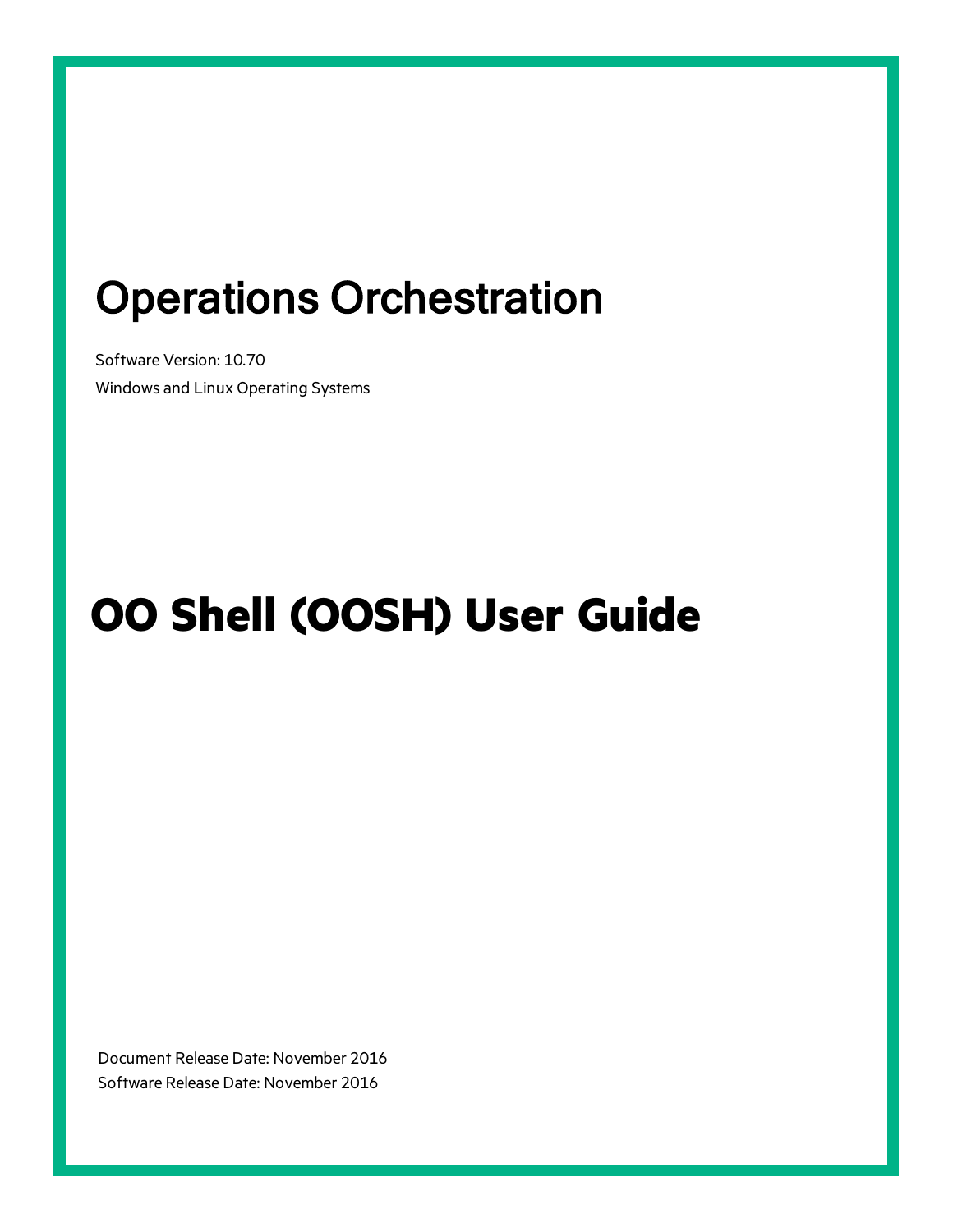#### Legal Notices

#### Warranty

The only warranties for Hewlett Packard Enterprise products and services are set forth in the express warranty statements accompanying such products and services. Nothing herein should be construed as constituting an additional warranty. Hewlett Packard Enterprise shall not be liable for technical or editorial errors or omissions contained herein. The information contained herein is subject to change without notice.

#### Restricted Rights Legend

Confidential computer software. Valid license from Hewlett Packard Enterprise required for possession, use or copying. Consistent with FAR 12.211 and 12.212, Commercial Computer Software, Computer Software Documentation, and Technical Data for Commercial Items are licensed to the U.S. Government under vendor's standard commercial license.

(missing or bad snippet)

#### Copyright Notice

© 2005-2016 Hewlett Packard Enterprise Development LP

#### Trademark Notices

(missing or bad snippet)(missing or bad snippet)

#### Documentation Updates

To check for recent updates or to verify that you are using the most recent edition of a document, go to: <https://softwaresupport.hpe.com/>.

This site requires that you register for an HP Passport and to sign in. To register for an HP Passport ID, click **Register** on the HPE Software Support site or click **Create an Account** on the HP Passport login page.

You will also receive updated or new editions if you subscribe to the appropriate product support service. Contact your HPE sales representative for details. (missing or bad snippet)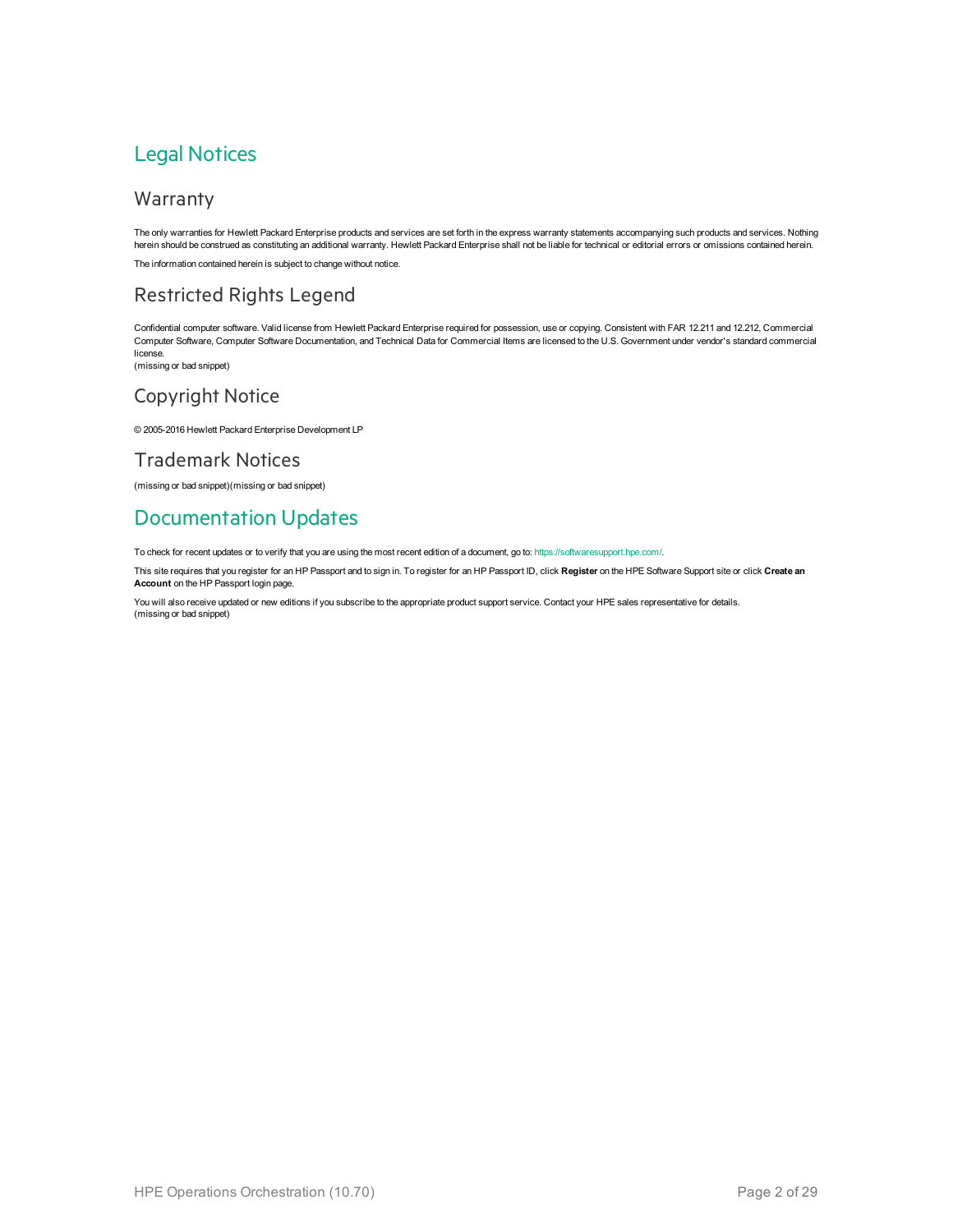### **Contents**

| Running HPE OO Central Commands from the Command Line  4 |     |
|----------------------------------------------------------|-----|
|                                                          |     |
|                                                          |     |
|                                                          |     |
|                                                          |     |
|                                                          |     |
|                                                          |     |
|                                                          |     |
|                                                          |     |
|                                                          | 14  |
|                                                          |     |
|                                                          |     |
|                                                          |     |
|                                                          |     |
|                                                          |     |
|                                                          |     |
|                                                          |     |
|                                                          |     |
|                                                          |     |
|                                                          |     |
|                                                          |     |
|                                                          |     |
|                                                          |     |
|                                                          |     |
|                                                          | .25 |
|                                                          |     |
|                                                          |     |
|                                                          |     |
|                                                          |     |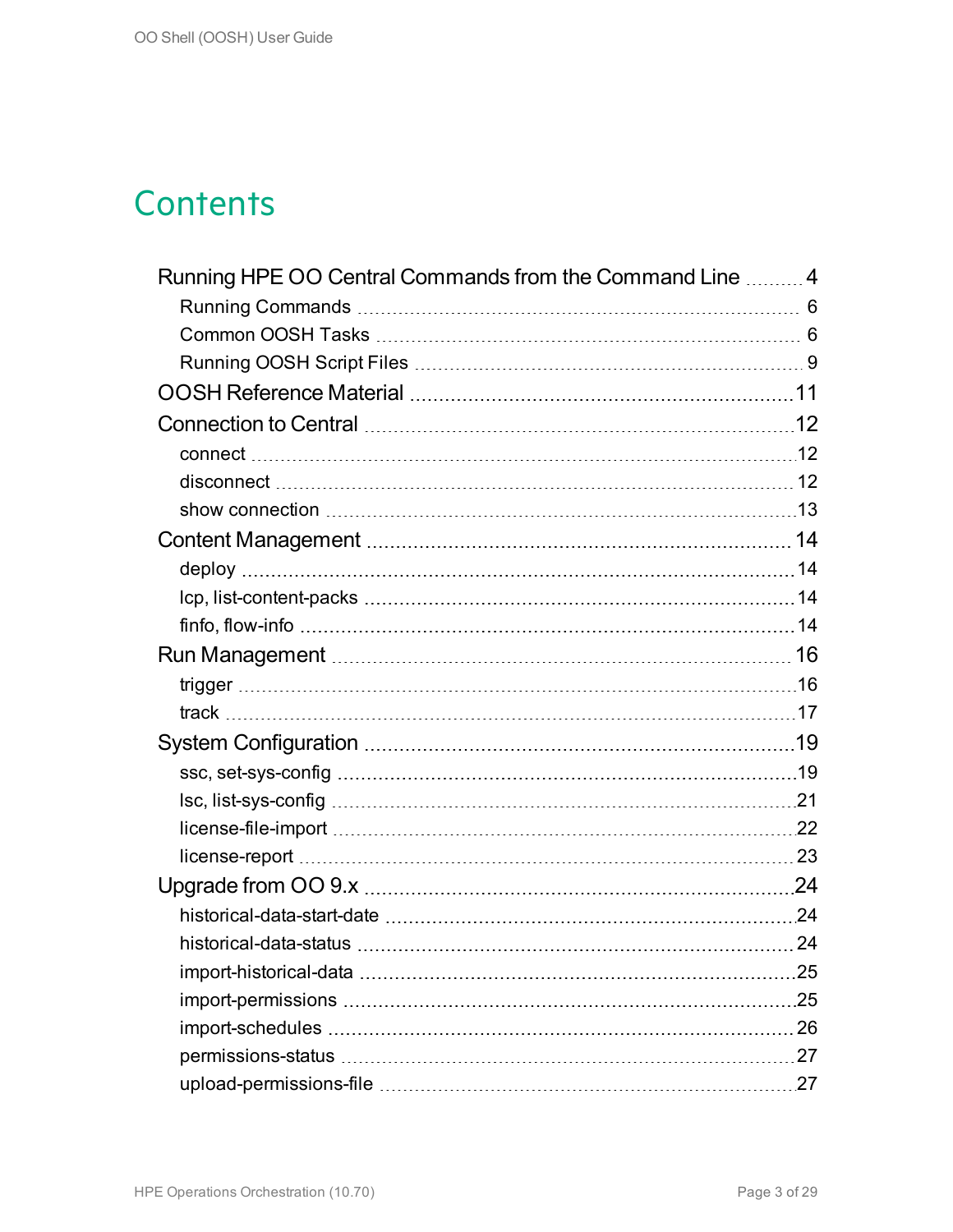## <span id="page-3-0"></span>Running HPE OO Central Commands from the Command Line

The Operations Orchestration Shell (OOSH) utility lets you run HPE OO commands from the command line, instead of from the Central 10.x web interface. This enables you to create scripts to run commands, to automate your HPE OO processes.

You can perform actions such as:

• Run flows

```
• Deploy content packs
```
- Manage files import, upload, delete, and so on
- Display flow information
- Manage system configuration

```
osh>connect --url http://16.59.62.205:8293/oo/
osh>finfo --uuid b1e8dfa0-b975-41c7-84ac-249565aa8dda
lowInfo
    Flow ID (UUID): bie8dfa0-b975-41c7-84ac-249565aa8dda
    Name<br>
Content pack : HPOO-oo-base (1.0-SNAPSHOT)
    Description<br>Checks to see whether or not a connection exists, and if it exists check<br>Checks to see whether or not a connection exists, and if it exists check
 to see
          if it is adequately reliable.
          Inputs:
          host - The host to ping
         from.<br>username - The username for host.<br>password - The password for<br>host...
          from.
          lossThreshold - What percentage of packet loss you consider to be<br>acceptable for this connection.<br>latencyThreshold - How long (in milliseconds)
          you consider to be an acceptable latency for this connection
```
The OOSH utility is located in two places:

- <sup>l</sup> In HPE OO installations, under **<installation path>\central\bin** and **<installation path>\ras\bin**.
- In a standalone OOSH zip package, which is included in the HPE OO release zip.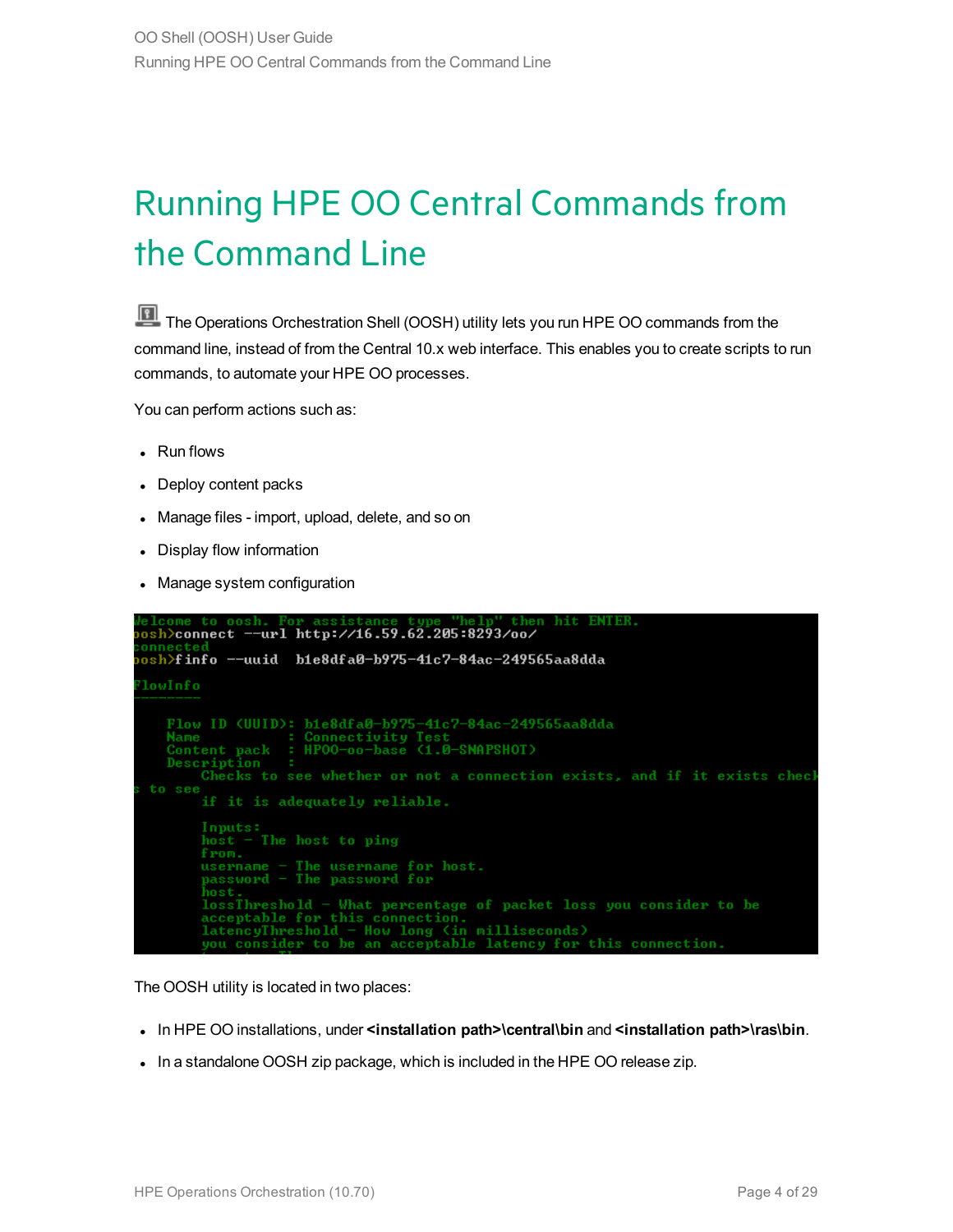#### **Note:**

- Users invoking commands from the OOSH utility must have the relevant Central permissions (otherwise, they will face "Unauthorized" errors).
- <sup>l</sup> If you used to work with **RSFlowInvoke** and **JRSFlowInvoke** with version 9.x, note that this is the alternative for HPE OO 10.x.
- For HPE OO version 10.70, the OOSH utility has been changed to access HPE OO Central via the latest REST API (v2). This allows OOSH to also trigger CloudSlang flows.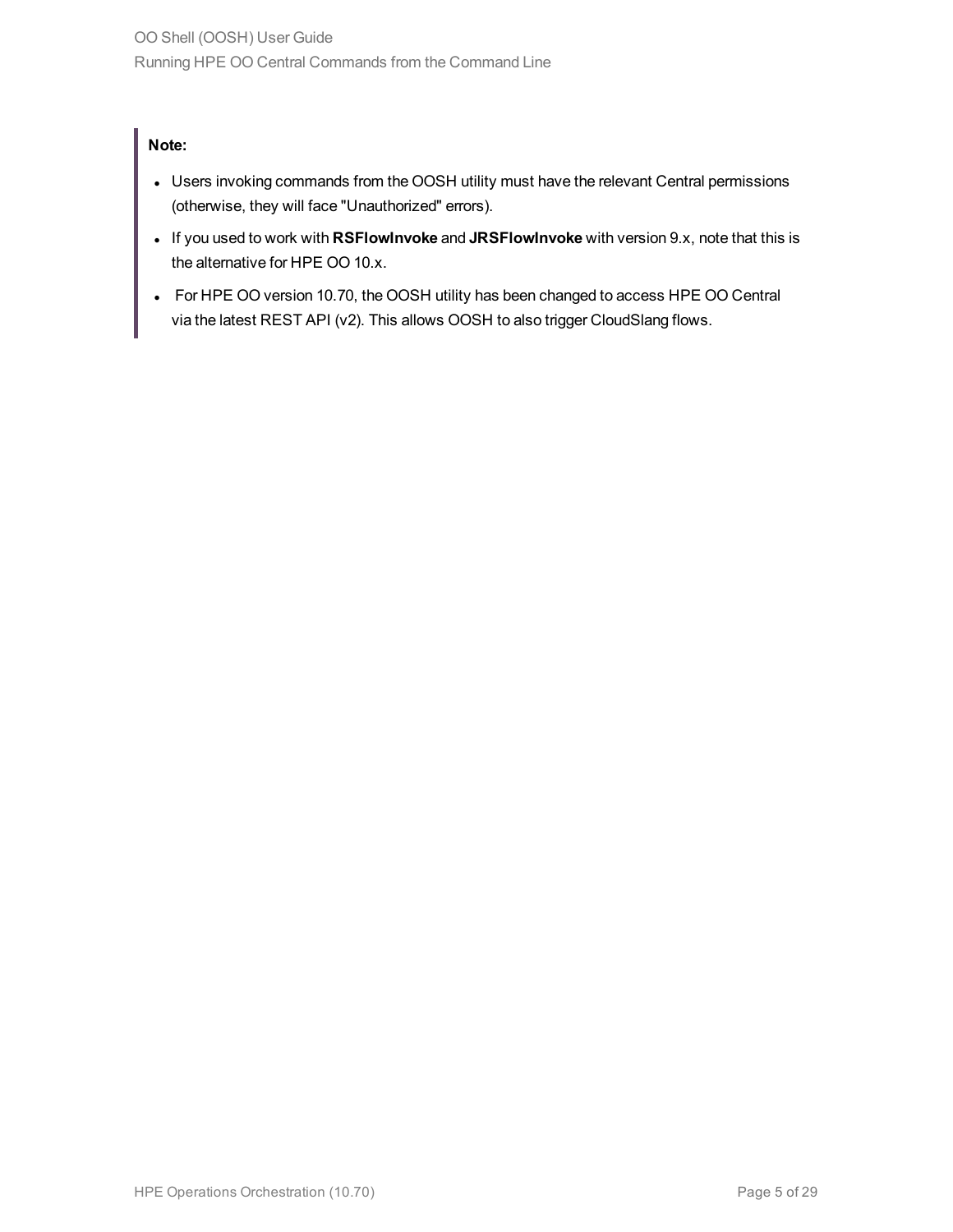#### <span id="page-5-0"></span>Running Commands

You can run commands within the OOSH utility or from a normal prompt/shell.

- 1. Do one of the following:
	- Run the oosh executable file (oosh.bat on Windows). This will open the OOSH shell interface, where you can enter commands.
	- $\circ$  To run a command directly from the operating system's prompt/shell, change the directory to the location of the **oosh** executable file and enter: oosh <command>.

If you want to run a sequence of commands automatically, it is recommended to use a script file (see "Running [OOSH Script](#page-8-0) Files" on page 9).

2. Type the command in the following format:

```
<commandName> --<parameterName1> <parameterValue1>
```
--<parameterName2> <parameterValue2>

For example, when running commands from a normal prompt/shell, type:

```
c:\hpoo\central\bin> oosh.bat trigger --uuid ABC --user ABC --password ABC --url
ABC
```
#### <span id="page-5-1"></span>Common OOSH Tasks

The sections below describe how to perform some common functions using OOSH. See ["OOSH Reference](#page-10-0) Material" on page 11 for a complete list of commands that can be used with the OOSH utility and the options that can be used with each command.

#### **Connect to a Central 10.x server**

If you are running commands in the OOSH utility's shell interface, or from a script file, you can use the connect command to connect to the Central 10.x server.

If the connection is successful, consequent commands will use it (until you exit OOSH or the Central session times out).

All other commands support basic connection properties: url, user, password. This enables you to invoke them directly from the command line without using the connect command first.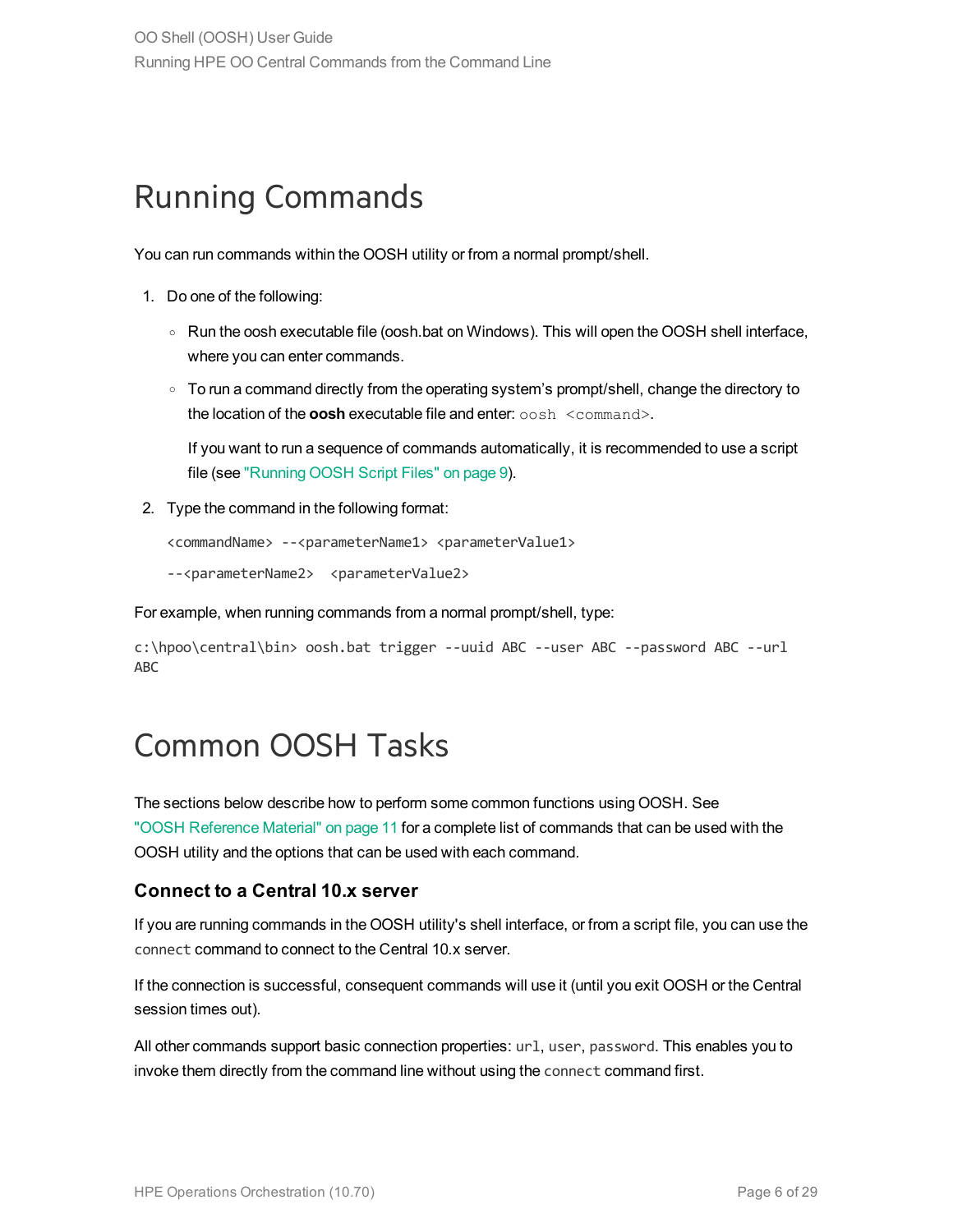**Note:** It is possible to specify the user name (with the user property) without specifying the password (with the password property). You will be prompted for the password upon making the connection.

Note also that in a multi-LDAP environment, you should enter the user name in the following format: **domain\username**. If you enter the user name without a domain, OOSH will try to authenticate the user with the default LDAP first and if this fails, will to authenticate within the HPE OO internal domain.

The connect command has more options. It also allows connection via an HTTP proxy.

For a complete list of all the options you can use with the connect command, see ["Connection](#page-11-0) to [Central"](#page-11-0) on page 12 or type help connect in the command line.

The following steps are for running the connect command from the OOSH shell interface. The command can also be used in an OOSH script file (as the very first command).

- 1. Double-click the oosh, bat batch file (on Linux, run the  $\cosh$  file), to start the OOSH utility.
- 2. In the command line, type (for example):

connect --url <Central server URL>

3. Press the **Enter** key.

If the connection is successful, the command line displays:

Connected

#### **Display information about a flow**

1. In the command line of the OOSH utility, type:

finfo --uuid <the UUID of the flow>

**Note:** The UUID of the flow is displayed in the Flow Library information pane.

2. Press the **Enter** key.

The flow information is displayed in the command line.

#### **Run a flow**

Use the trigger command to run a flow via Central. For a complete list of all the options you can use with the trigger command, see ["trigger"](#page-15-1) on page 16 or type help trigger in the command line.

1. In the command line of the OOSH utility, type (for example):

trigger --uuid <the UUID of the flow>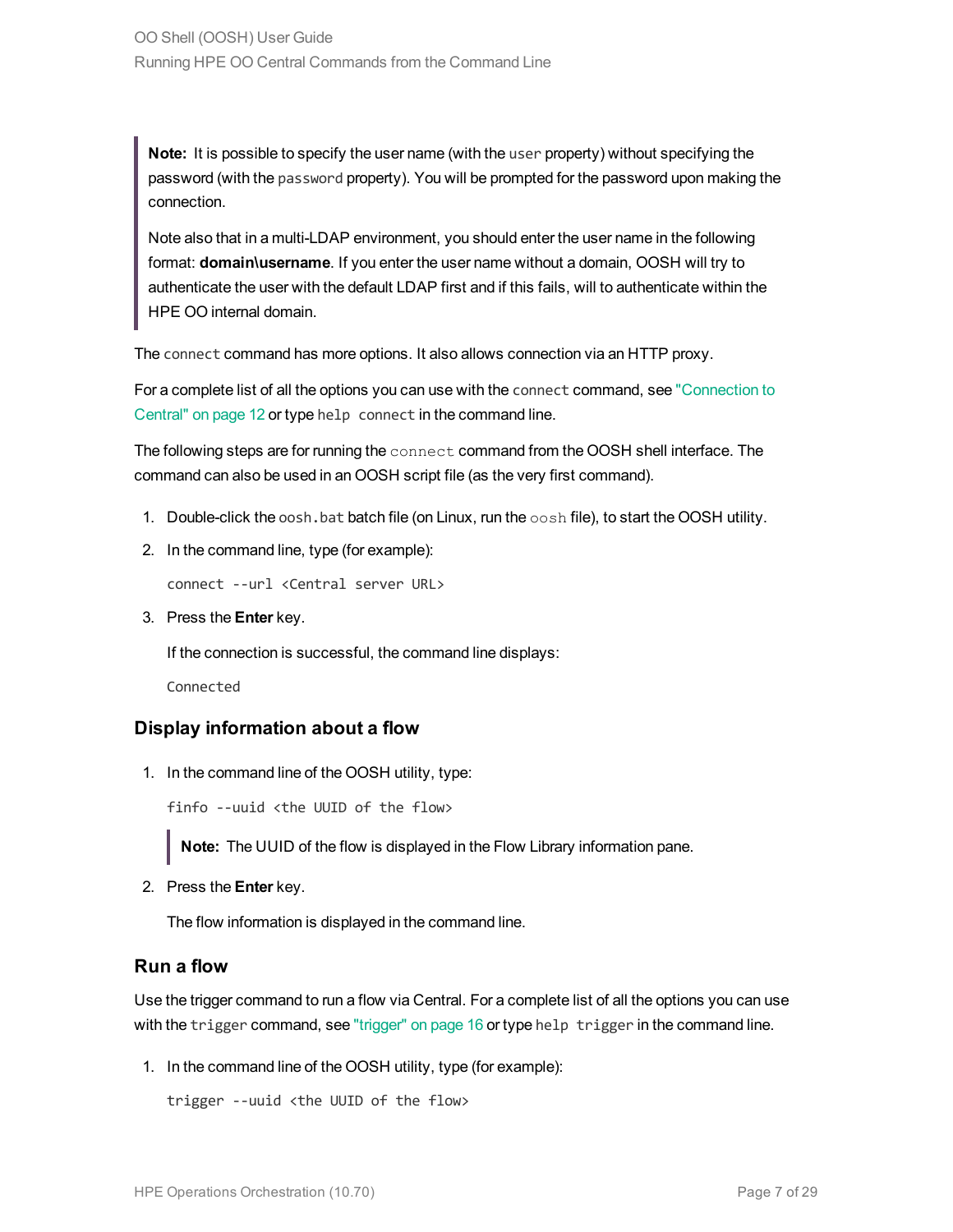2. Press the **Enter** key.

#### **Deploy a content pack**

Use the deploy command to deploy content packs in Central. For a complete list of all the options you can use with the deploy command, see ["deploy"](#page-13-1) on page 14 or type help deploy in the command line.

1. In the command line of the OOSH utility, type (for example):

deploy --url <URL of OO Central> --files <comma-separated list of files to deploy>

2. Press the **Enter** key.

#### **Display help about the OOSH utility**

To display a list and description of all available commands in the OOSH utility, type:

help

To display help about a particular command, type:

help <command>

For example:

help trigger

#### **Configure how the X-Frame-Options response header is added to outgoing responses**

This lets you configure whether or not a browser will be allowed to render a page in a <frame>, <iframe> or <object>. You can use this to avoid clickjacking attacks, by ensuring that your content is not embedded into other sites.

**Note:** Some versions of Chrome ignore the **X-Frame-Options** response header.

Available values for the **xframe.options.mode** key are:

- **SAMEORIGIN** only web pages containing iframes that come from the same URI as HPE OO will be allowed. This is the default value. If you are using HPE OO embedded in a browser, you may need to change this.
- <sup>l</sup> **DENY**
- **NONE** no **X-Frame-Options** response header will be used.
- **ALLOW-FROM** you can specify the specific URI from which the frames will be allowed.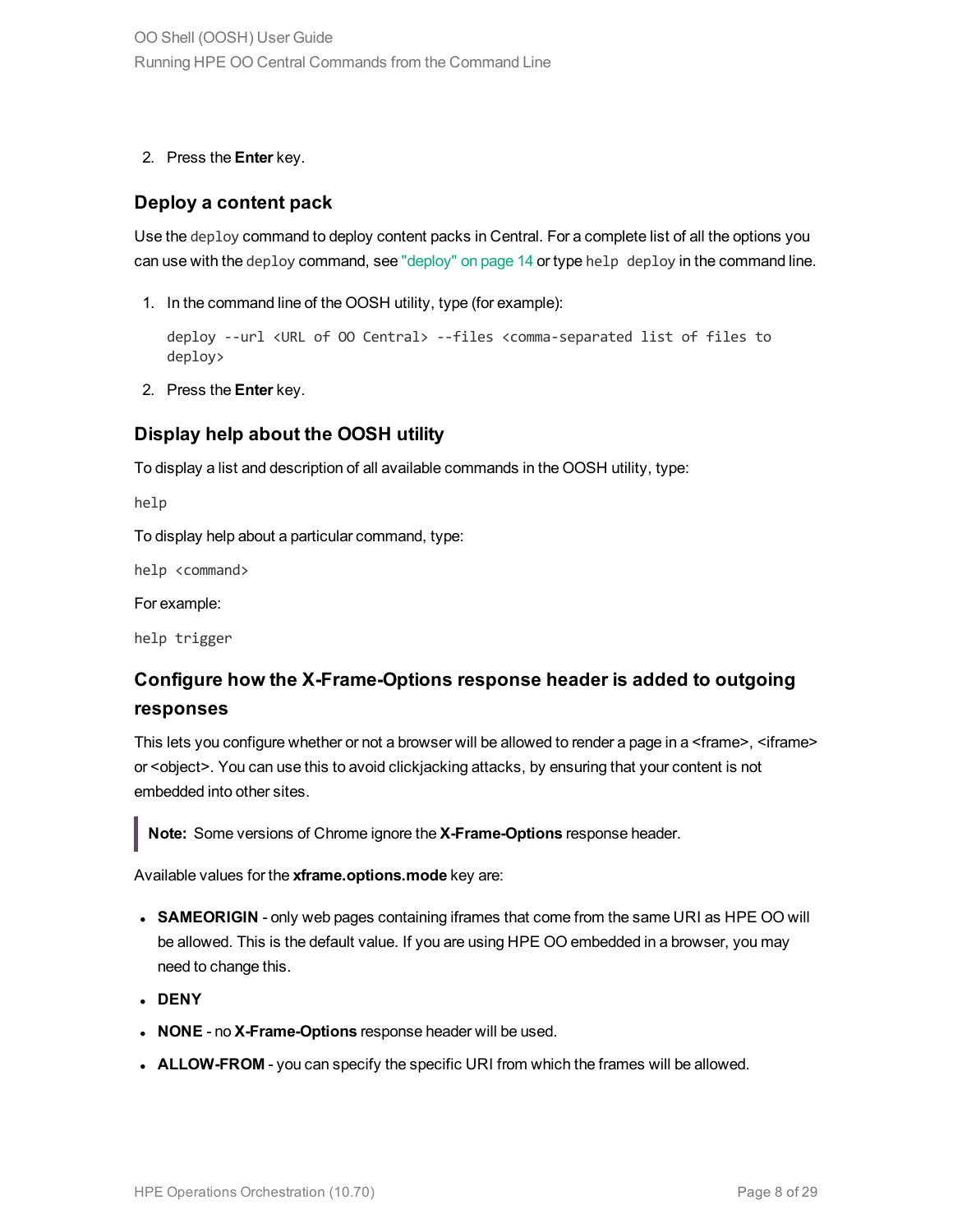If the value for **xframe.options.mode** is **ALLOW-FROM**, you must also add the **xframe.options.allow.from** key to specify the URI.

**Note:** Some versions of Chrome ignore the **ALLOW-FROM** value. Therefore, it is not recommended to use it.

1. In the command line of the OOSH utility, type (for example):

```
set-sys-config --key xframe.options.mode --value DENY
set-sys-config --key xframe.options.mode --value ALLOW-FROM --key
xframe.options.allow.from --value http://www.example.com
```
2. Press the **Enter** key.

#### **Enable flows to run interactively from other applications**

This configuration item lets you run flows interactively from other applications, such as BSM.

1. In the command line of the OOSH utility, type (for example):

```
set-sys-config --key headless.interactivity --value true
```
2. Press the **Enter** key.

#### **Tell Central whether to trust all valid certificates from secured LDAP servers**

When the **ldap.trustAllCertificates** configuration item is true, Central will trust any valid certificate from a secured LDAP server. There will be no need for you to add it to the **client.truststore**.

When this is not enabled, you will need to add the certificates from the LDAP servers used for LDAP authentication to the **client.truststore**. Central will not trust them otherwise.

1. In the command line of the OOSH utility, type (for example):

set-sys-config --key ldaps.trustAllCertificates --value true

<span id="page-8-0"></span>2. Press the **Enter** key.

#### Running OOSH Script Files

#### **Create a script to run HPE OO commands from the OOSH utility**

1. To create a script, write a simple text file with the OOSH commands that you want to run. Write each command on a separate line, in the sequence that you want the commands to run.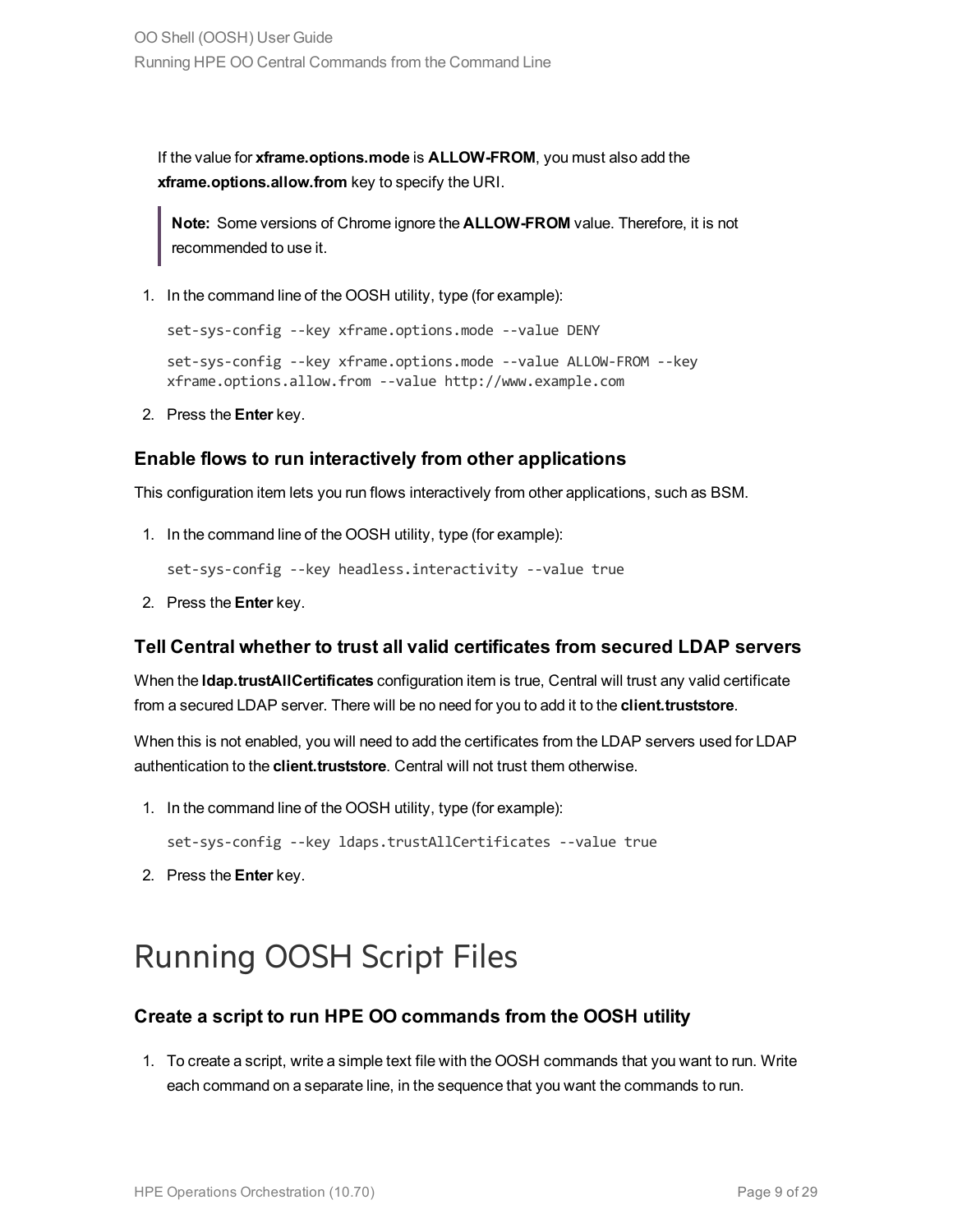2. To run the script, either set OOSH as its parser (Linux only, see the details below), or use the script command in OOSH. For example:

script --file <path to script>

#### **Add OOSH as the parser of an executable file**

In Linux only, it is also possible to add OOSH as the parser of an executable file.

1. For example, create script-a:

#!/<install-dir>/oosh

<command-sequence>

2. Chmod the file:

chmod 755 script-a

3. Run it from the command line:

./script-a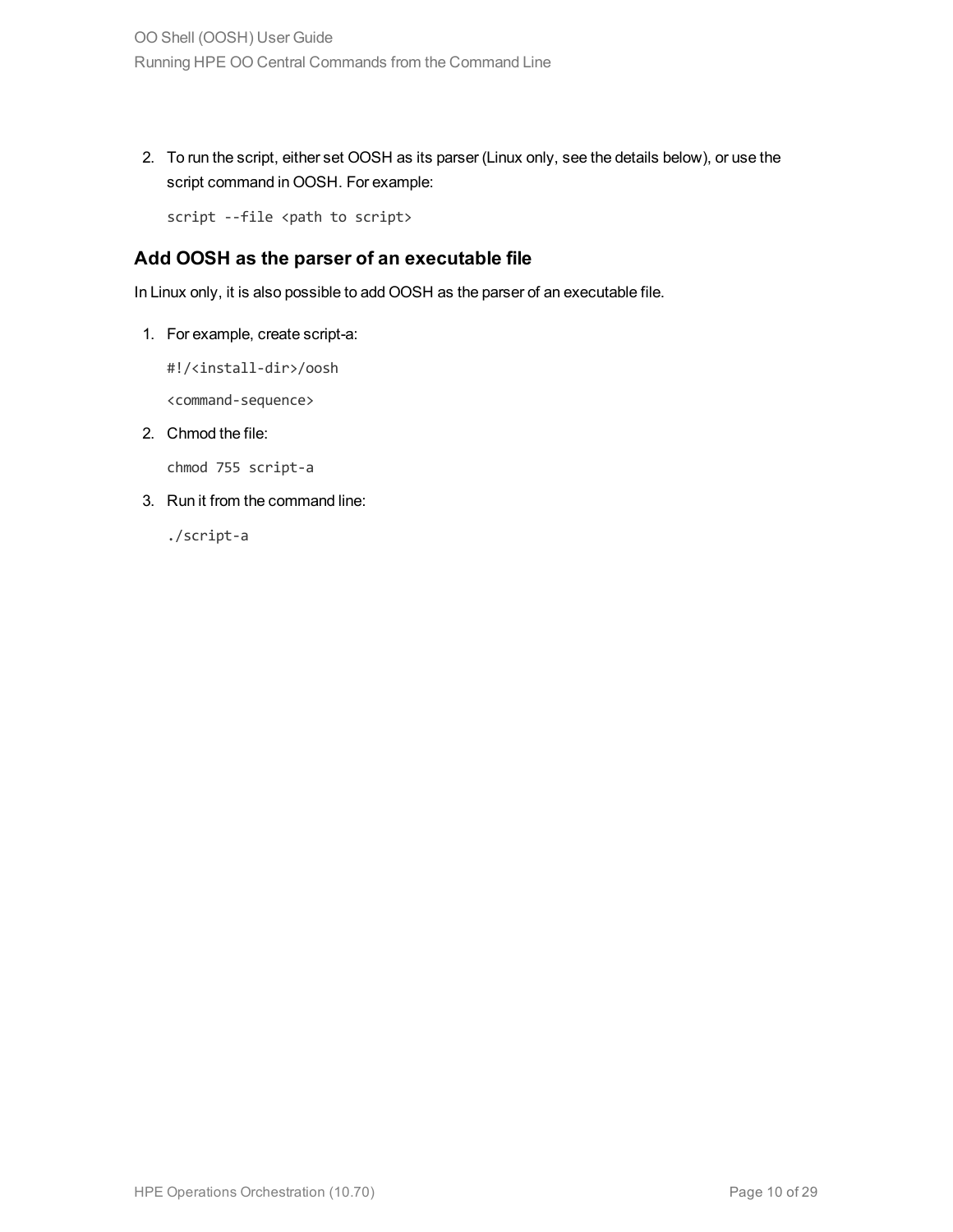## <span id="page-10-0"></span>OOSH Reference Material

This section contains a list of all the OOSH commands organized into five categories:

- ["Connection](#page-11-0) to Central" on the next page
- <sup>l</sup> "Content [Management"](#page-13-0) on page 14
- "Run [Management"](#page-15-0) on page 16
- **.** "System [Configuration"](#page-18-0) on page 19
- <sup>l</sup> ["Upgrade](#page-23-0) from OO 9.x" on page 24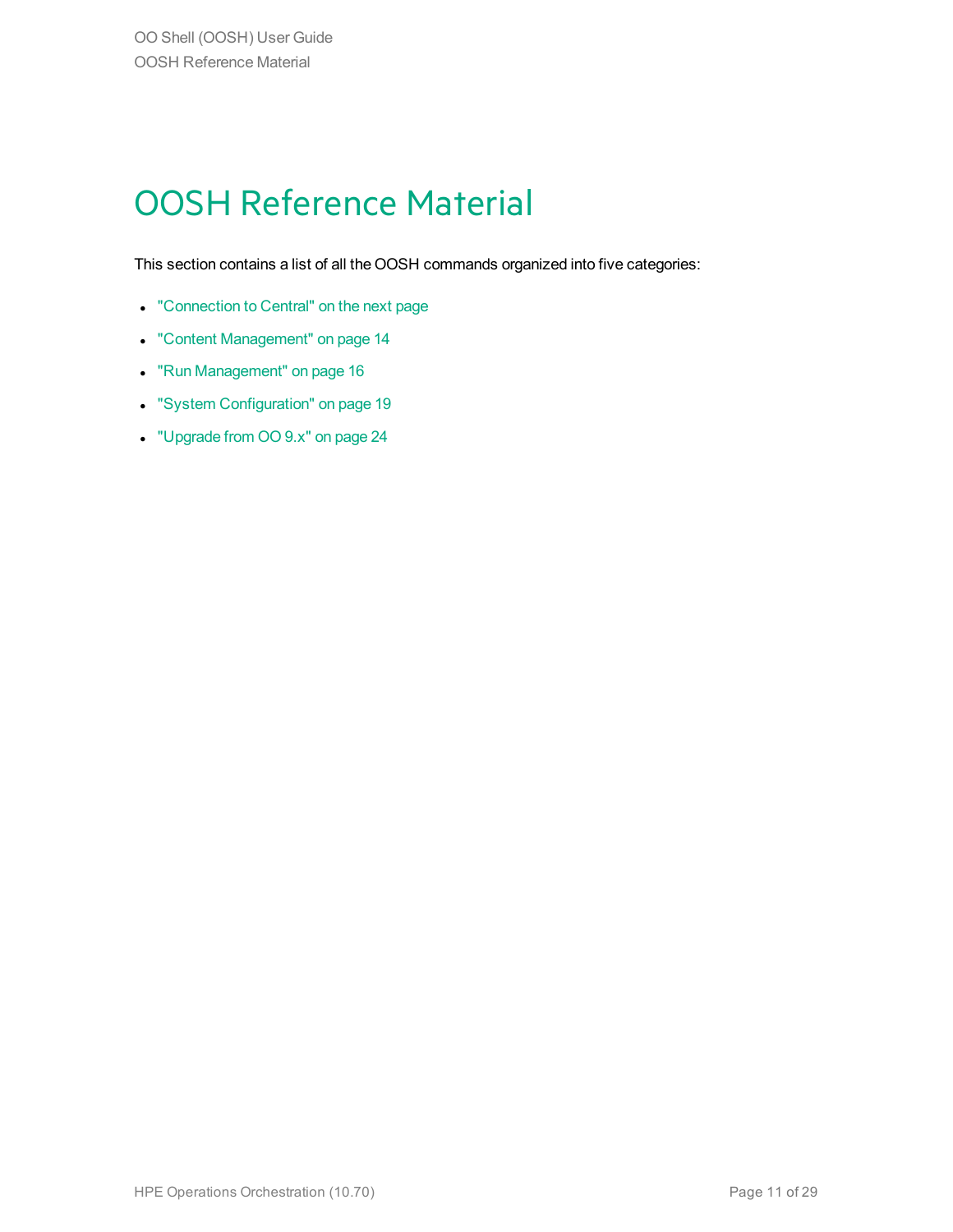### <span id="page-11-0"></span>Connection to Central

#### <span id="page-11-1"></span>**connect**

Connects to an OO 10.x Central server.

| <b>Argument</b> | <b>Description</b>                                                                                            | <b>Default</b><br><b>Value/Behavior</b>                                                                                                                                                                             | <b>Required</b> |
|-----------------|---------------------------------------------------------------------------------------------------------------|---------------------------------------------------------------------------------------------------------------------------------------------------------------------------------------------------------------------|-----------------|
| --url           | URL of OO 10 x Central                                                                                        |                                                                                                                                                                                                                     | Yes             |
| --user          | OO Central user name<br>In a multi-LDAP environment,<br>enter the user name in the<br>format domain\username. | If you enter the user<br>name without a<br>domain, OOSH will try<br>to authenticate the user<br>with the default LDAP<br>first, and if this fails,<br>will try to authenticate<br>within the OO internal<br>domain. | No              |
| --password      | OO Central password                                                                                           |                                                                                                                                                                                                                     | No              |
| --proxyhost     | http proxy host to connect<br>through                                                                         |                                                                                                                                                                                                                     | No              |
| --proxyport     | http proxy port to connect<br>through                                                                         | 8080                                                                                                                                                                                                                | No              |
| --proxyuser     | http proxy user to connect with                                                                               |                                                                                                                                                                                                                     | No              |
| --proxypassword | http proxy password to connect<br>with                                                                        |                                                                                                                                                                                                                     | No              |

### <span id="page-11-2"></span>**disconnect**

Disconnects from the OO 10.x Central server.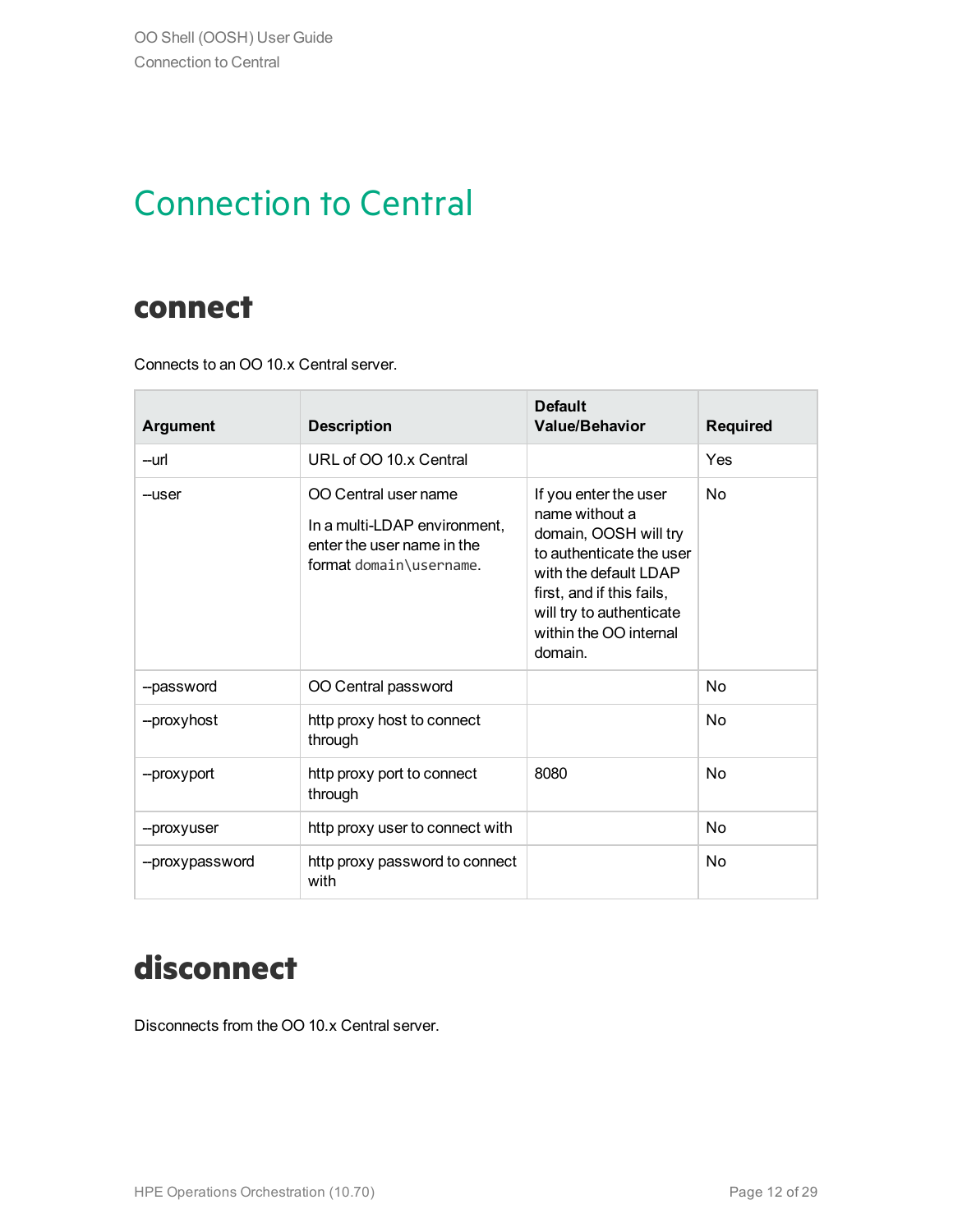### <span id="page-12-0"></span>**show connection**

Shows the connection properties.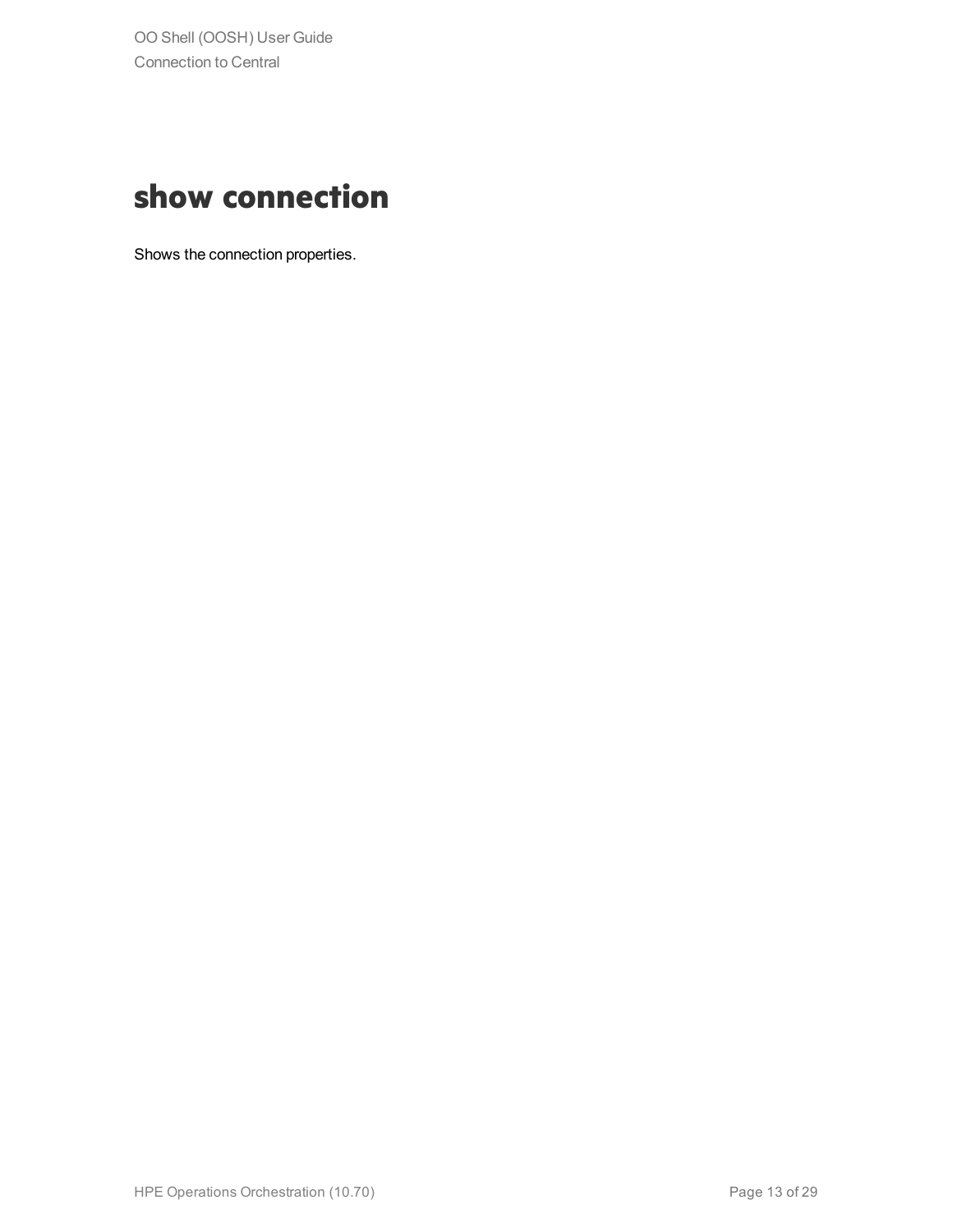### <span id="page-13-0"></span>Content Management

### <span id="page-13-1"></span>**deploy**

Deploys a content pack (requires an active connection).

| <b>Argument</b> | <b>Description</b>                                                                                           | <b>Default</b><br><b>Value/Behavior</b> | <b>Required</b>                                                                  |
|-----------------|--------------------------------------------------------------------------------------------------------------|-----------------------------------------|----------------------------------------------------------------------------------|
| --url           | URL of OO 10.x Central                                                                                       |                                         | Yes, unless<br>already<br>connected to<br>Central with<br>the connect<br>command |
| --user          | OO Central user name<br>In a multi-LDP environment,<br>enter the user name in the<br>format domain\username. |                                         | No.                                                                              |
| --password      | OO Central password                                                                                          |                                         | No.                                                                              |
| --files         | Comma-separated list of<br>content packs to deploy                                                           |                                         | Yes                                                                              |

### <span id="page-13-2"></span>**lcp, list-content-packs**

<span id="page-13-3"></span>Lists all currently deployed content packs in the connected server

### **finfo, flow-info**

Displays information about a specific flow.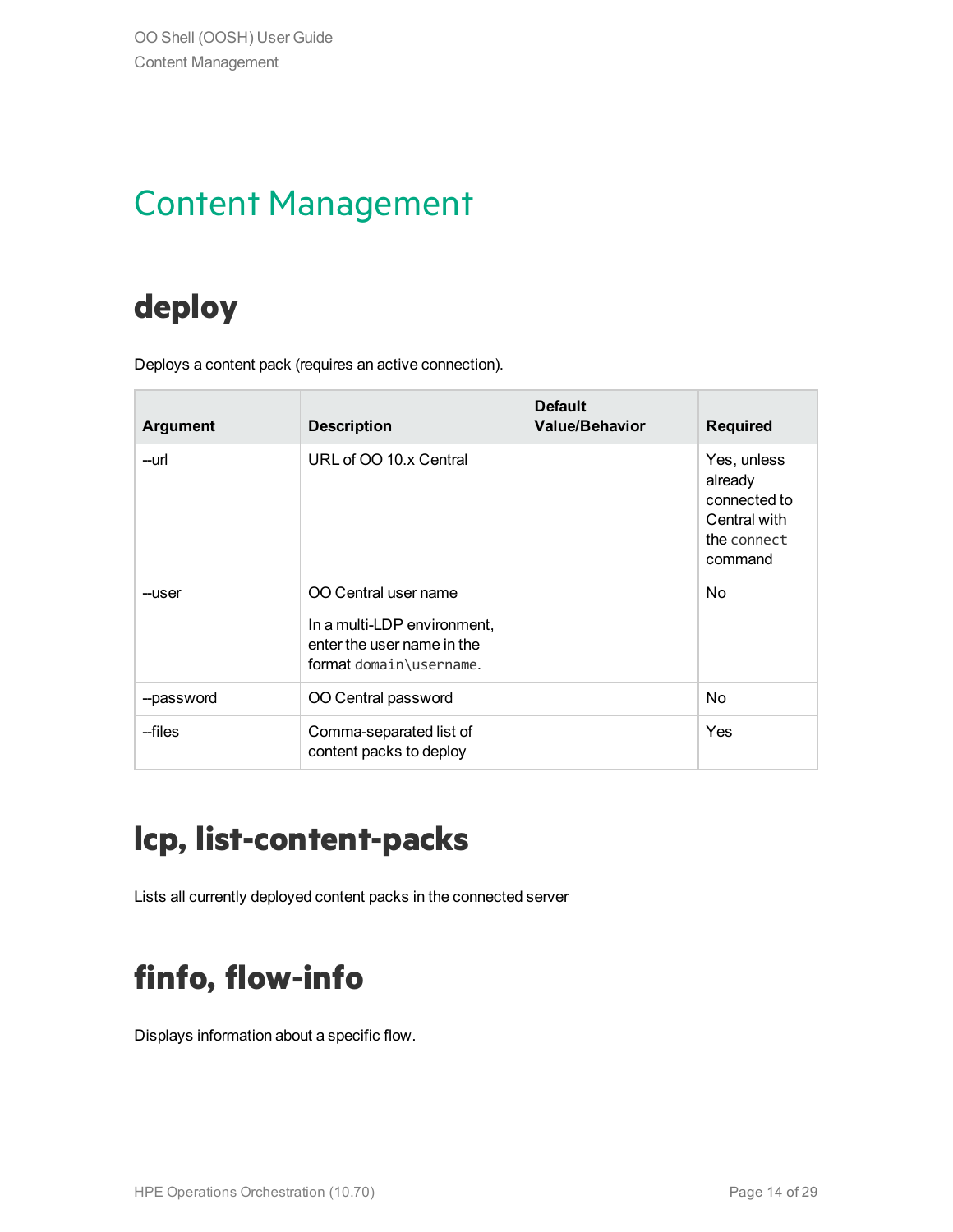| <b>Argument</b> | <b>Description</b>                                                                                                          | <b>Default</b><br><b>Value/Behavior</b> | <b>Required</b>                                                                  |
|-----------------|-----------------------------------------------------------------------------------------------------------------------------|-----------------------------------------|----------------------------------------------------------------------------------|
| --url           | URL of OO 10 x Central                                                                                                      |                                         | Yes, unless<br>already<br>connected to<br>Central with<br>the connect<br>command |
| --user          | OO Central user name<br>In a multi-LDP environment,<br>enter the user name in the<br>format domain\username.                |                                         | No                                                                               |
| --password      | OO Central password                                                                                                         |                                         | No                                                                               |
| --property      | Displays a specific property<br>(default: all). Available<br>properties: id, name, path,<br>description, cpName,<br>version | all                                     | No                                                                               |
| --uuid          | UUID of the flow. For example,<br>cd38b579-4220-4fa5-bafd-<br>78d67f73eb6f                                                  |                                         | Yes                                                                              |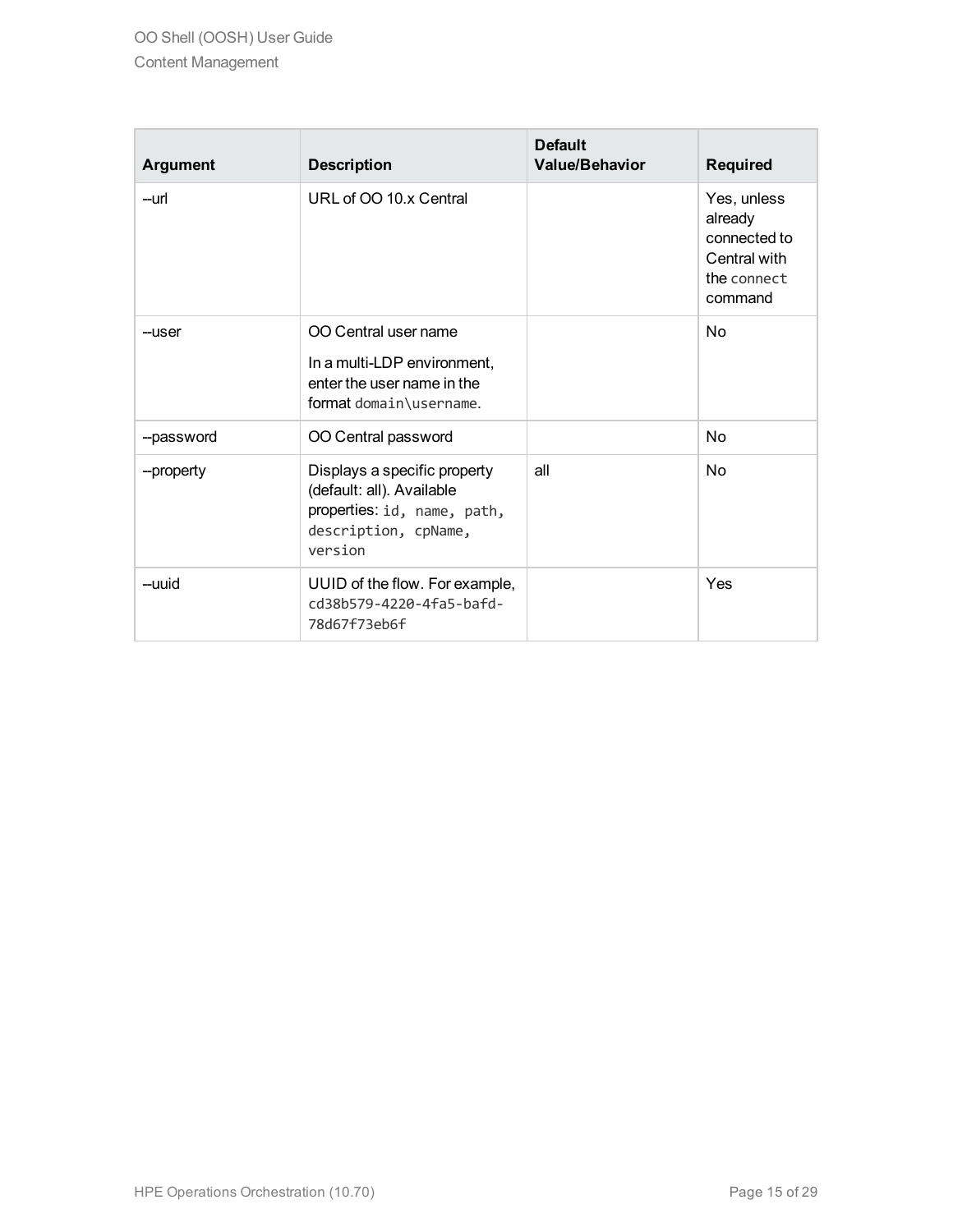### <span id="page-15-0"></span>**Run Management**

### <span id="page-15-1"></span>**trigger**

Runs a flow.

| <b>Argument</b> | <b>Description</b>                                                                                                                                                                                                                                                                                                                                        | <b>Default</b><br><b>Value/Behavior</b> | <b>Required</b>                                                                  |
|-----------------|-----------------------------------------------------------------------------------------------------------------------------------------------------------------------------------------------------------------------------------------------------------------------------------------------------------------------------------------------------------|-----------------------------------------|----------------------------------------------------------------------------------|
| --url           | URL of OO 10.x Central                                                                                                                                                                                                                                                                                                                                    |                                         | Yes, unless<br>already<br>connected to<br>Central with<br>the connect<br>command |
| --user          | OO Central user name<br>In a multi-LDP environment,<br>enter the user name in the format<br>domain\username.                                                                                                                                                                                                                                              |                                         | <b>No</b>                                                                        |
| --password      | OO Central password                                                                                                                                                                                                                                                                                                                                       |                                         | <b>No</b>                                                                        |
| --uuid          | UUID of the flow to run. For<br>example, cd38b579-4220-4fa5-<br>bafd-78d67f73eb6f                                                                                                                                                                                                                                                                         |                                         | Yes                                                                              |
| --inputs        | Comma-separated key=value<br>map of the flow inputs. For<br>example,<br>key1=value1, key2=value2<br>You can include commas by<br>repeating them. For example,<br>a,, b results in a, b.<br>Note: If the input value<br>contains white spaces, and<br>you are using a Windows<br>command line, you need to<br>use \" to escape the quotes.<br>For example: |                                         | No                                                                               |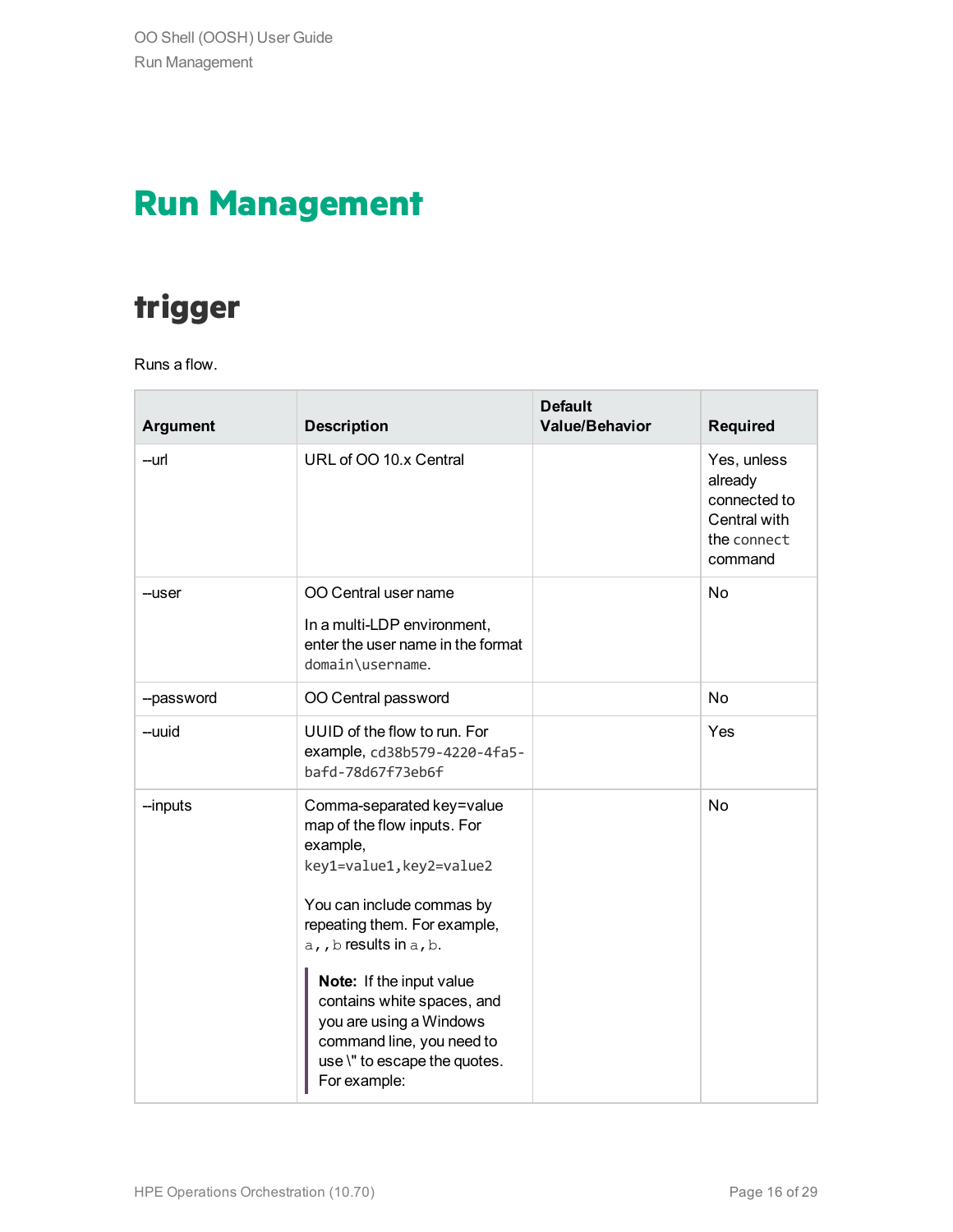| <b>Argument</b> | <b>Description</b>                                                                                                                                                                     | <b>Default</b><br><b>Value/Behavior</b> | <b>Required</b> |
|-----------------|----------------------------------------------------------------------------------------------------------------------------------------------------------------------------------------|-----------------------------------------|-----------------|
|                 | --inputs \"title=my<br>title, message=my<br>message\"                                                                                                                                  |                                         |                 |
|                 | If you open the OOSH<br>command line (by running<br>oosh.bat without<br>arguments), you can use<br>regular quotes. For example:<br>--inputs "title=my<br>title, message=my<br>message" |                                         |                 |
| -wait           | Wait for the run to finish<br>(synchronous mode)?                                                                                                                                      | Do not wait<br>(asynchronous mode)      | N <sub>o</sub>  |
| --wait-limit    | If running in synchronous mode,<br>how long in seconds should oosh<br>wait before giving up?                                                                                           | No limit                                | N <sub>o</sub>  |

### <span id="page-16-0"></span>**track**

Shows information about a specific execution (tracking).

| <b>Argument</b> | <b>Description</b>                                                                                           | <b>Default</b><br><b>Value/Behavior</b> | <b>Required</b>                                                                  |
|-----------------|--------------------------------------------------------------------------------------------------------------|-----------------------------------------|----------------------------------------------------------------------------------|
|                 |                                                                                                              |                                         |                                                                                  |
| --url           | URL of OO 10.x Central                                                                                       |                                         | Yes, unless<br>already<br>connected to<br>Central with<br>the connect<br>command |
| --user          | OO Central user name<br>In a multi-LDP environment,<br>enter the user name in the<br>format domain\username. |                                         | N <sub>o</sub>                                                                   |
| --password      | OO Central password                                                                                          |                                         | No                                                                               |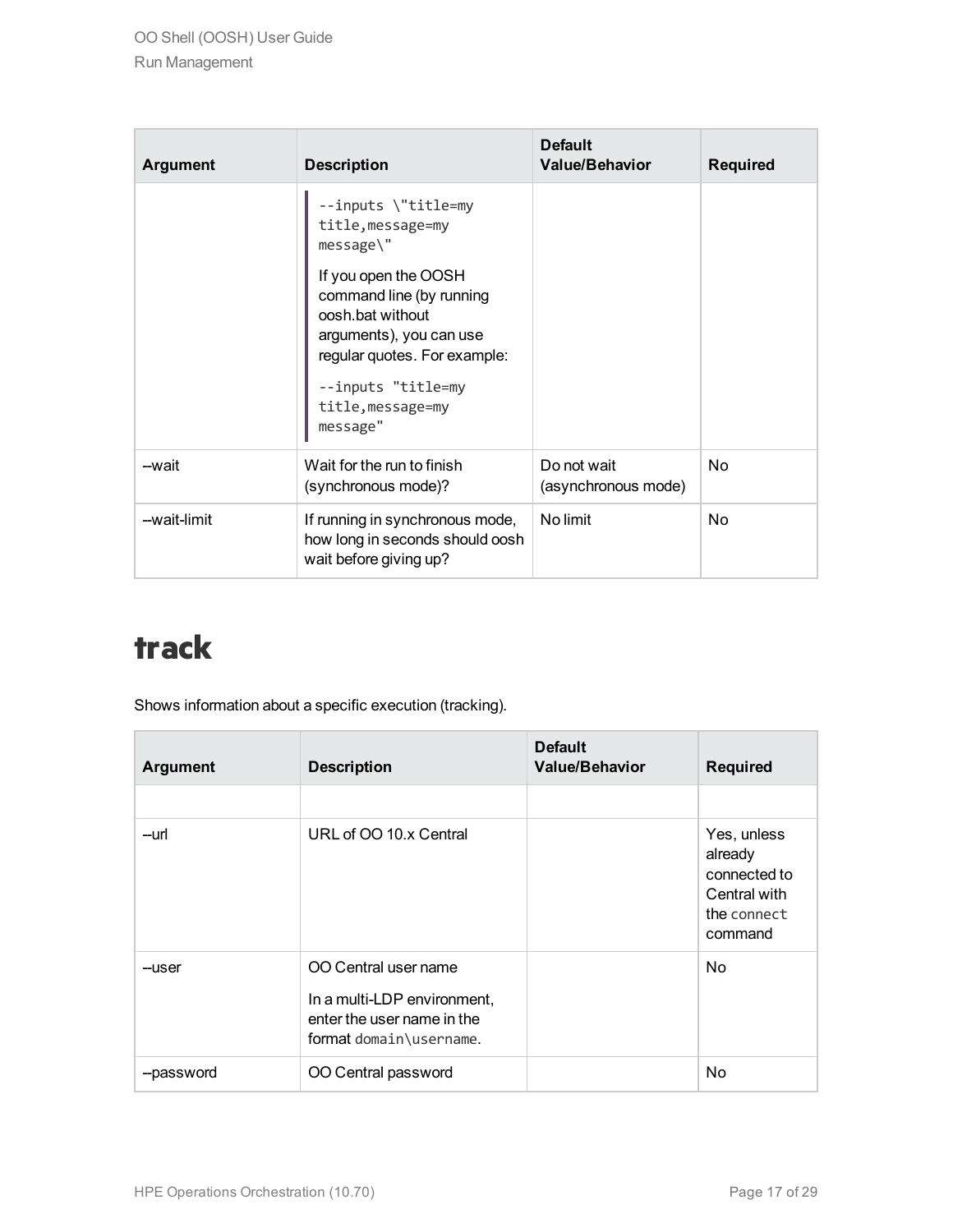OO Shell (OOSH) User Guide Run Management

| Argument   | <b>Description</b>                                                                                                                                       | <b>Default</b><br><b>Value/Behavior</b> | <b>Required</b> |
|------------|----------------------------------------------------------------------------------------------------------------------------------------------------------|-----------------------------------------|-----------------|
| $-id$      | Execution id                                                                                                                                             |                                         | Yes             |
| --property | Displays a specific property<br>(default: all). Available<br>properties: executionId,<br>executionName, status,<br>resultStatusType,<br>resultStatusName | all                                     | No.             |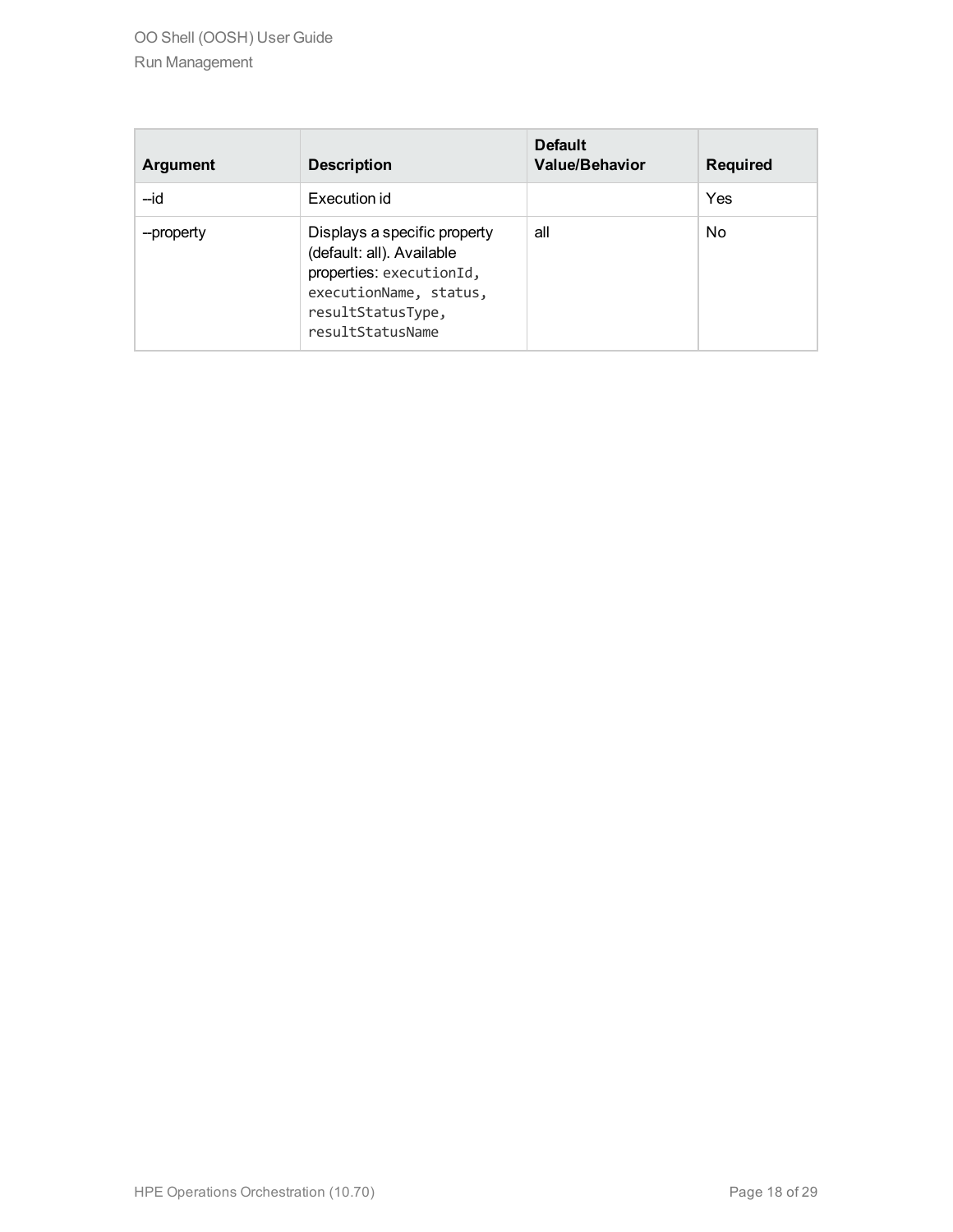## <span id="page-18-0"></span>**System Configuration**

#### <span id="page-18-1"></span>**ssc, set-sys-config**

Sets the system configuration.

| <b>Argument</b> | <b>Description</b>                                                                                            | <b>Default Value/Behavior</b> | <b>Required</b>                                                                  |
|-----------------|---------------------------------------------------------------------------------------------------------------|-------------------------------|----------------------------------------------------------------------------------|
| --url           | URL of OO 10.x Central                                                                                        |                               | Yes, unless<br>already<br>connected to<br>Central with<br>the connect<br>command |
| --user          | OO Central user name<br>In a multi-LDAP environment,<br>enter the user name in the format<br>domain\username. |                               | N <sub>o</sub>                                                                   |
| --password      | OO Central password                                                                                           |                               | No                                                                               |
| --key           | System configuration key<br>See the keys in the table below.                                                  |                               | Yes                                                                              |
| --value         | System configuration value                                                                                    | empty string                  | N <sub>o</sub>                                                                   |

#### Some useful keys for the **ssc**, **set-sys-config** command:

| <b>Key</b>              | <b>Description</b>                                                                                                                                                                                            |
|-------------------------|---------------------------------------------------------------------------------------------------------------------------------------------------------------------------------------------------------------|
| xframe.options.m<br>ode | Lets you configure how the X-Frame-Options response header is added to<br>outgoing responses.                                                                                                                 |
|                         | Available values:                                                                                                                                                                                             |
|                         | • SAMEORIGIN - only web pages containing if rames that come from the<br>same URI as OO will be allowed. This is the default value. If you are using<br>OO embedded in a browser, you may need to change this. |
|                         | . DENY                                                                                                                                                                                                        |
|                         | • NONE - no X-Frame-Options response header will be used.                                                                                                                                                     |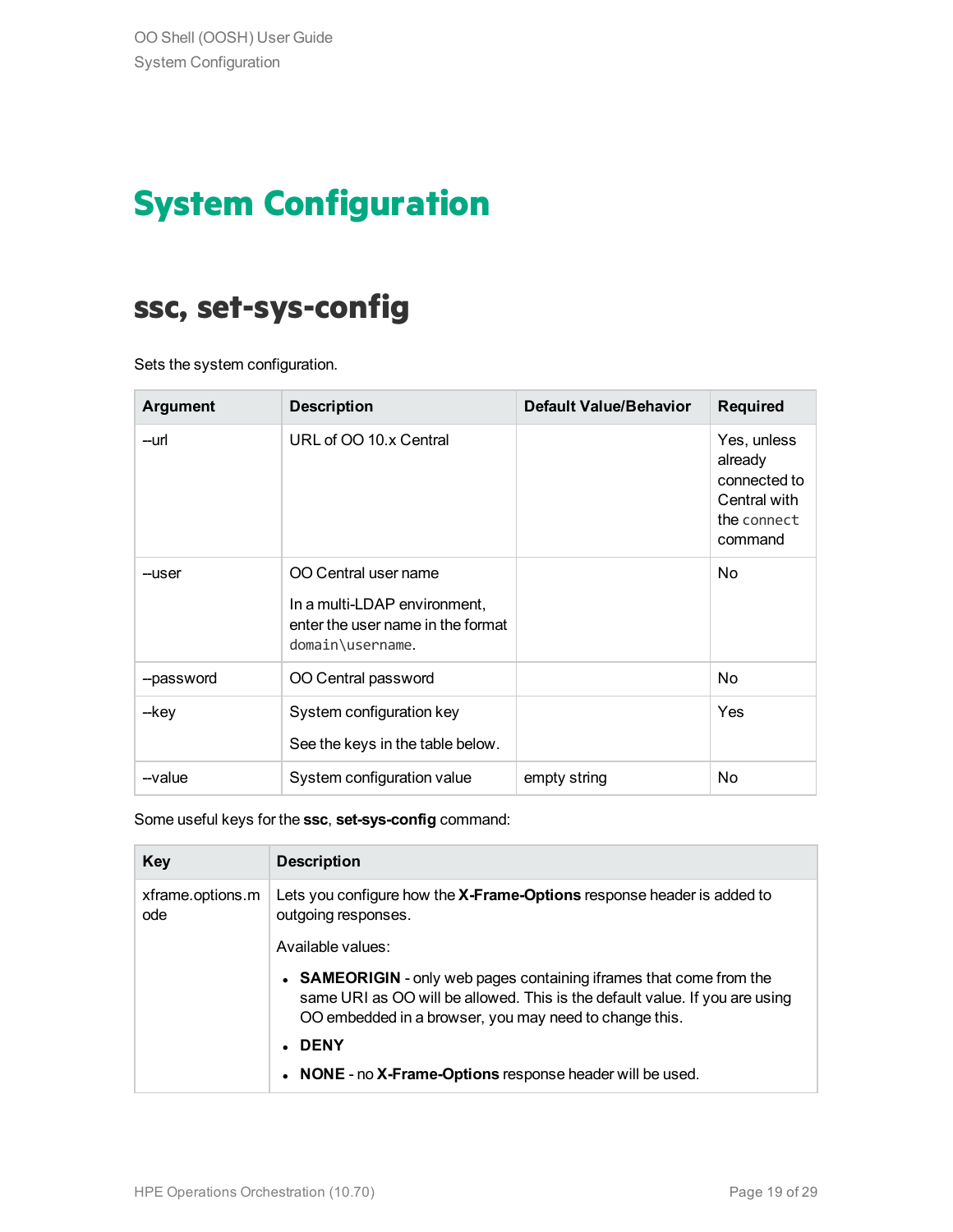| <b>Key</b>                               | <b>Description</b>                                                                                                                                                                                                                                                                                                   |
|------------------------------------------|----------------------------------------------------------------------------------------------------------------------------------------------------------------------------------------------------------------------------------------------------------------------------------------------------------------------|
|                                          | <b>ALLOW-FROM</b> - you can specify the specific URI from which the frames<br>$\bullet$<br>will be allowed, by using the xframe.options.allow.from key.                                                                                                                                                              |
|                                          | Note: Some versions of Chrome ignore the ALLOW-FROM value.<br>Therefore, it is not recommended to use it.                                                                                                                                                                                                            |
|                                          | Examples:                                                                                                                                                                                                                                                                                                            |
|                                          | set-sys-config --key xframe.options.mode --value DENY                                                                                                                                                                                                                                                                |
|                                          | set-sys-config --key xframe.options.mode --value SAMEORIGIN --key<br>xframe.options.allow.from --value http://www.example.com                                                                                                                                                                                        |
| xframe.options.al<br>low.from            | If the value for xframe.options.mode is ALLOW-FROM, you must add the<br>xframe.options.allow.from key to specify the URI.                                                                                                                                                                                            |
|                                          | This value is considered only when the value for xframe.options.mode is<br><b>ALLOW-FROM.</b>                                                                                                                                                                                                                        |
| headless.interacti                       | Lets you run flows interactively from other applications, such as BSM.                                                                                                                                                                                                                                               |
| vity                                     | For example, when the value is true, the user that invokes an OO flow from the<br>BSM user infterface can run the flow interactively.                                                                                                                                                                                |
| Idaps.trustAllCert<br>ificates.isEnabled | When the value is true, Central will trust any valid certificate from a secured<br>LDAP server without you needing to add it to the client.truststore.                                                                                                                                                               |
|                                          | When the value is false, you will need to add the certificates from the LDAP<br>servers used for LDAP authentication to the client.trustore. Central will not<br>trust them otherwise.                                                                                                                               |
| x509.principal.loo                       | This controls which certificate field is used to extract the username.                                                                                                                                                                                                                                               |
| kup.field                                | Possible values are:                                                                                                                                                                                                                                                                                                 |
|                                          | subjectDN - represents the Subject field of the certificate, meaning that OO<br>$\bullet$<br>keeps its default behavior and attempts to extract the username from the<br><b>Subject</b> field. This is the default value.                                                                                            |
|                                          | subjectAltNames.otherName.principalName-represents the User<br>$\bullet$<br>Principal Name contained in the Other Name entry of the Subject<br>Alternative Names certificate extension. For CAC Authentication, it might<br>be required to use the value of the User Principal Name, so you would use<br>this value. |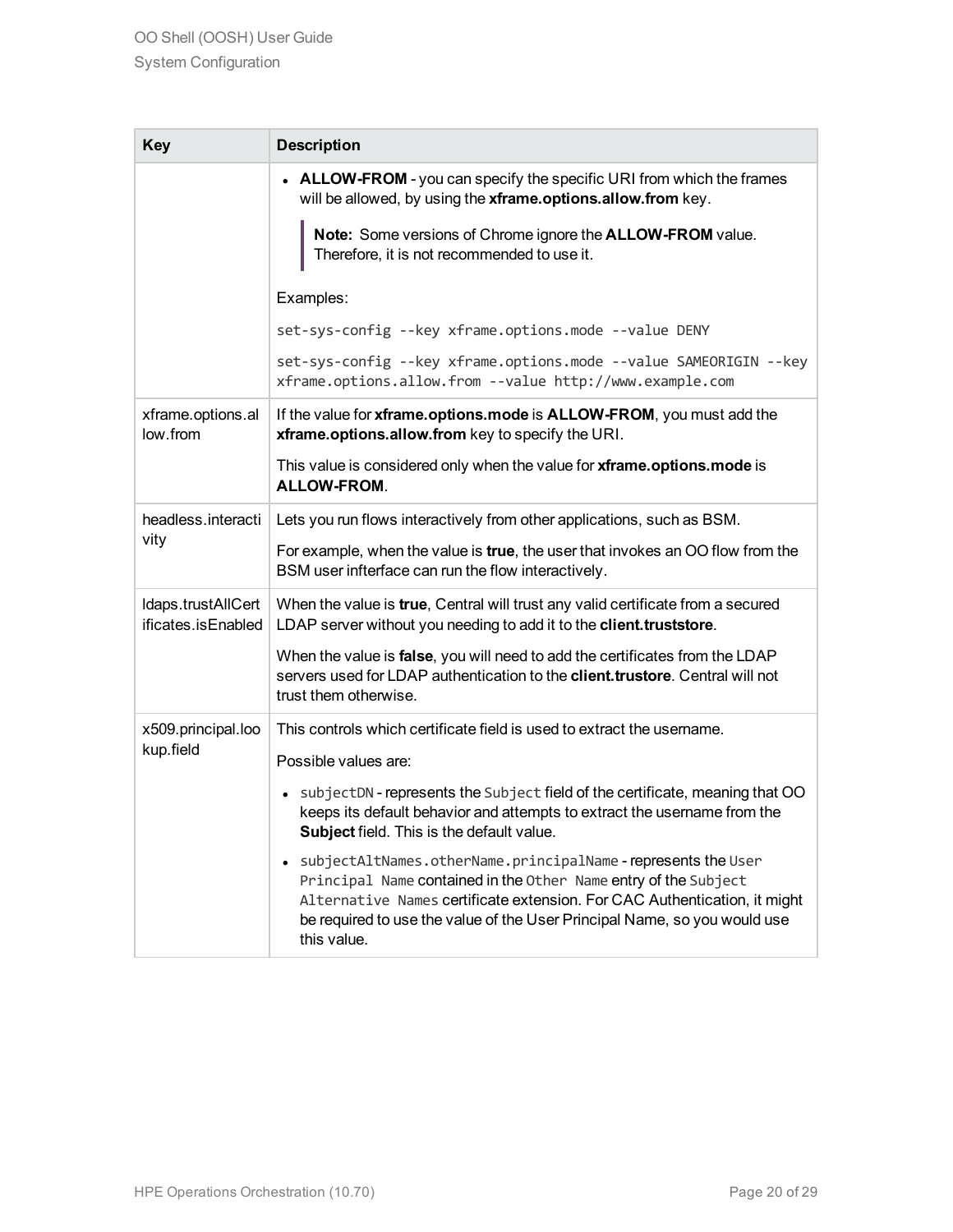### <span id="page-20-0"></span>**lsc, list-sys-config**

Lists the system configuration.

| <b>Argument</b> | <b>Description</b>                                                                                           | <b>Default</b><br><b>Value/Behavior</b> | <b>Required</b>                                                                  |
|-----------------|--------------------------------------------------------------------------------------------------------------|-----------------------------------------|----------------------------------------------------------------------------------|
| --url           | URL of OO 10.x Central                                                                                       |                                         | Yes, unless<br>already<br>connected to<br>Central with<br>the connect<br>command |
| --user          | OO Central user name<br>In a multi-LDP environment,<br>enter the user name in the<br>format domain\username. |                                         | N <sub>o</sub>                                                                   |
| --password      | OO Central password                                                                                          |                                         | N <sub>o</sub>                                                                   |
| --key           | Lets you request the value of a<br>specific key only                                                         |                                         | N <sub>o</sub>                                                                   |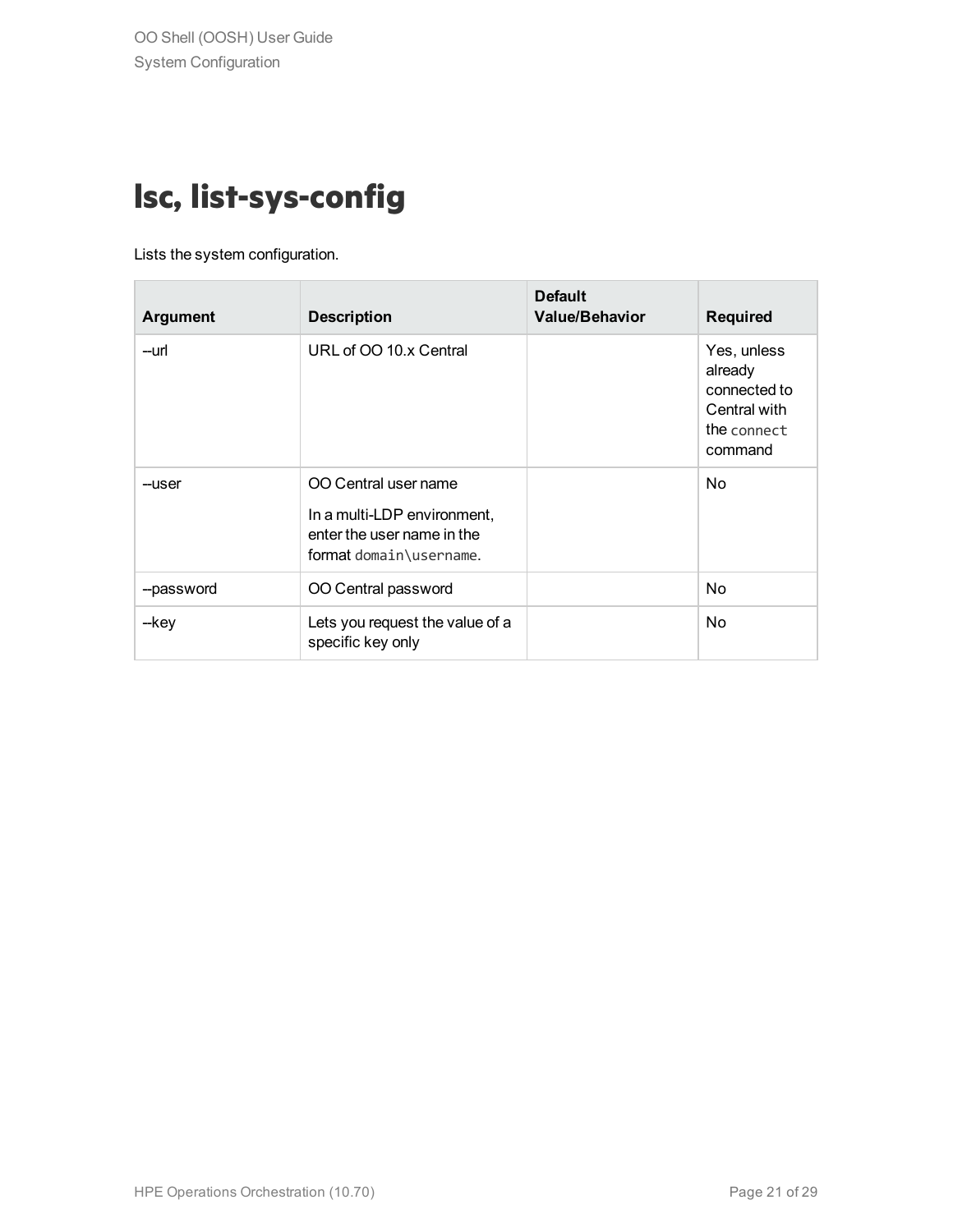### <span id="page-21-0"></span>**license-file-import**

Install an enterprise license from a file.

| <b>Argument</b> | <b>Description</b>                                                                                           | <b>Default</b><br><b>Value/Behavior</b> | <b>Required</b>                                                                  |
|-----------------|--------------------------------------------------------------------------------------------------------------|-----------------------------------------|----------------------------------------------------------------------------------|
| --url           | URL of OO 10.x Central                                                                                       |                                         | Yes, unless<br>already<br>connected to<br>Central with<br>the connect<br>command |
| --user          | OO Central user name<br>In a multi-LDP environment,<br>enter the user name in the<br>format domain\username. |                                         | N <sub>o</sub>                                                                   |
| --password      | OO Central password                                                                                          |                                         | N <sub>o</sub>                                                                   |
| --file          | The full path to the license file,<br>with "dat" extension                                                   |                                         | Yes                                                                              |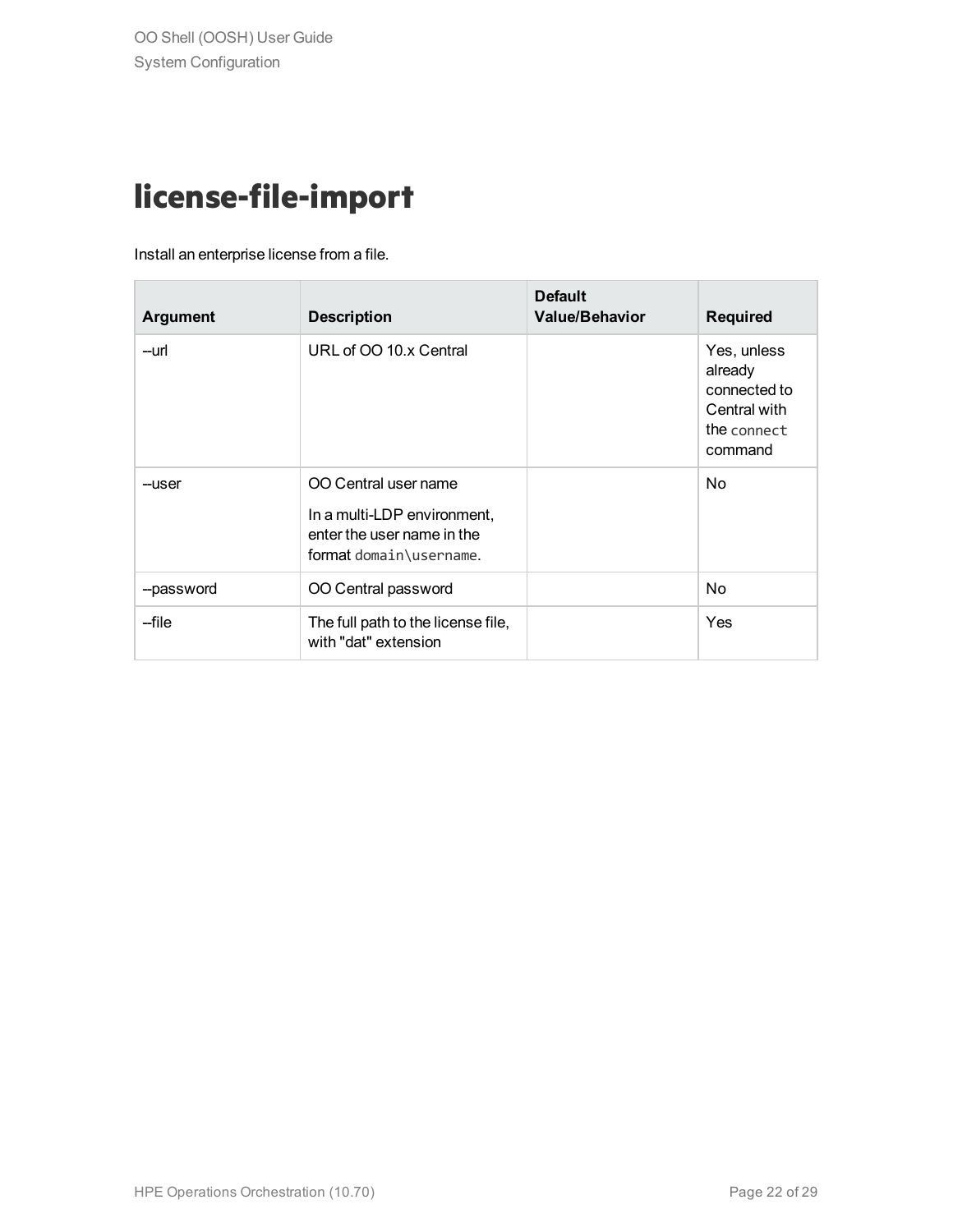### <span id="page-22-0"></span>**license-report**

Displays details of the current license. For example, the number of days left in a trial period.

| <b>Argument</b> | <b>Description</b>                                                                                           | <b>Default</b><br><b>Value/Behavior</b> | <b>Required</b>                                                                  |
|-----------------|--------------------------------------------------------------------------------------------------------------|-----------------------------------------|----------------------------------------------------------------------------------|
| --url           | URL of OO 10.x Central                                                                                       |                                         | Yes, unless<br>already<br>connected to<br>Central with<br>the connect<br>command |
| --user          | OO Central user name<br>In a multi-LDP environment,<br>enter the user name in the<br>format domain\username. |                                         | N <sub>o</sub>                                                                   |
| --password      | OO Central password                                                                                          |                                         | No                                                                               |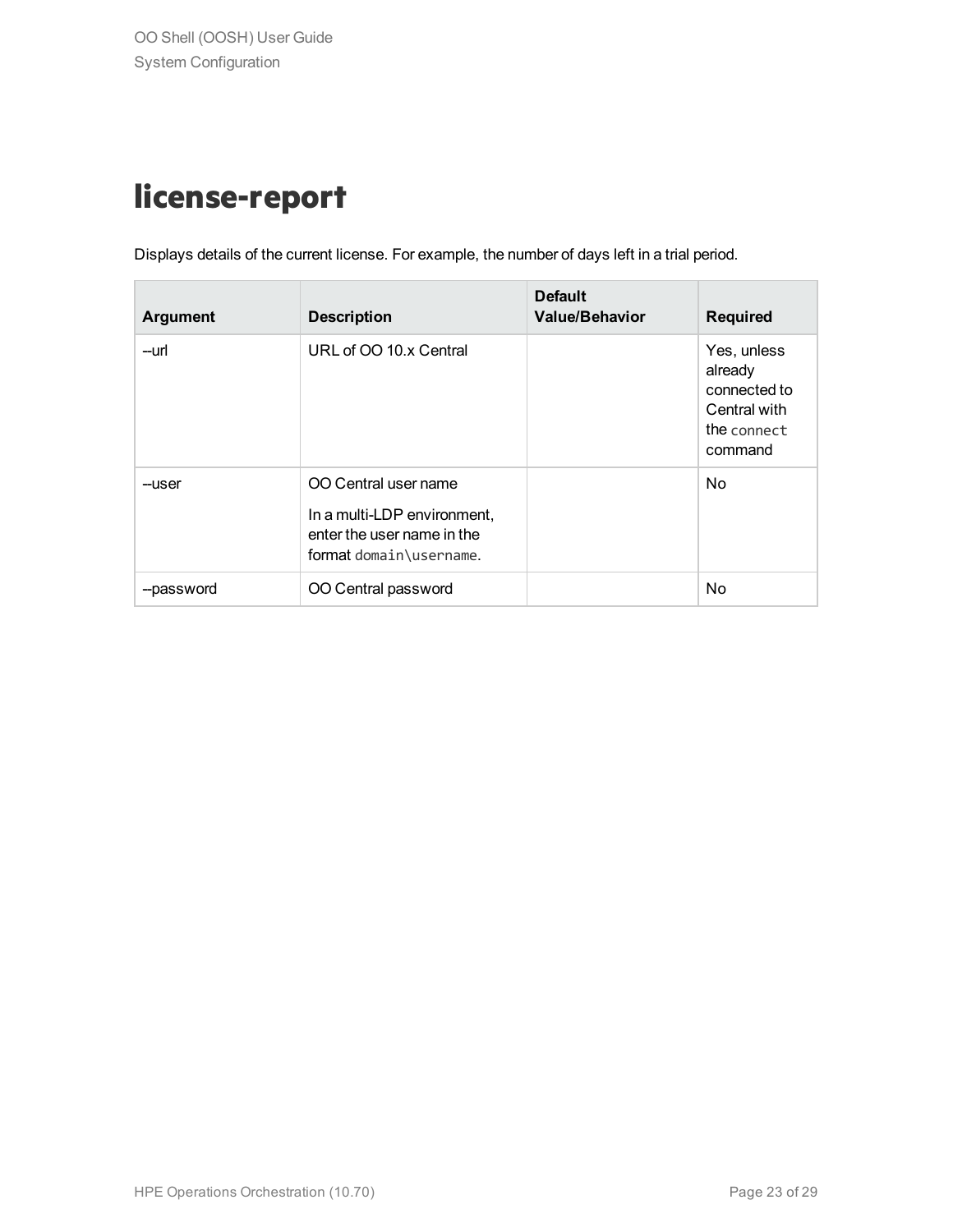## <span id="page-23-0"></span>Upgrade from OO 9.x

### <span id="page-23-1"></span>**historical-data-start-date**

Sets the start date for the import of historical data.

| <b>Argument</b> | <b>Description</b>                                                                                           | <b>Default</b><br><b>Value/Behavior</b> | <b>Required</b>                                                            |
|-----------------|--------------------------------------------------------------------------------------------------------------|-----------------------------------------|----------------------------------------------------------------------------|
| --url           | URL of OO 10.x Central                                                                                       |                                         | Yes, unless<br>already connected<br>to Central with the<br>connect command |
| --user          | OO Central user name<br>In a multi-LDP environment,<br>enter the user name in the<br>format domain\username. |                                         | N <sub>o</sub>                                                             |
| --password      | OO Central password                                                                                          |                                         | N <sub>o</sub>                                                             |
| -date           | The date from which to start<br>the import, in format<br>dd/MM/yyyy                                          |                                         | Yes                                                                        |

#### <span id="page-23-2"></span>**historical-data-status**

Gets the status of historical data import.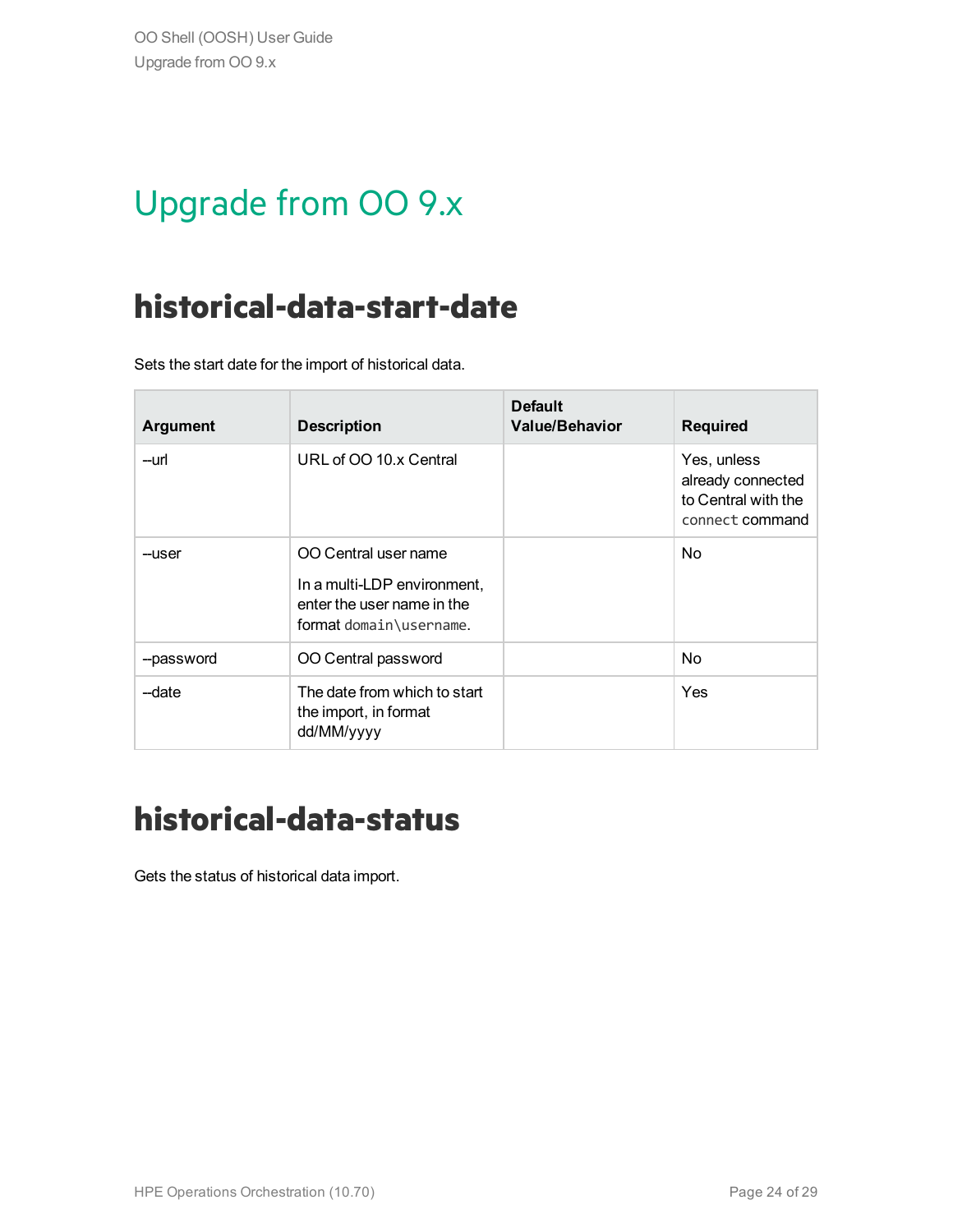### <span id="page-24-0"></span>**import-historical-data**

Imports the historical data of deployed content with the data defined in the 9.x server.

| <b>Argument</b> | <b>Description</b>                                                                                           | <b>Default</b><br><b>Value/Behavior</b> | <b>Required</b>                                                            |
|-----------------|--------------------------------------------------------------------------------------------------------------|-----------------------------------------|----------------------------------------------------------------------------|
| --url           | URL of OO 10.x Central                                                                                       |                                         | Yes, unless<br>already connected<br>to Central with the<br>connect command |
| --user          | OO Central user name<br>In a multi-LDP environment,<br>enter the user name in the<br>format domain\username. |                                         | <b>No</b>                                                                  |
| --password      | OO Central password                                                                                          |                                         | No                                                                         |

#### <span id="page-24-1"></span>**import-permissions**

Imports the permissions of deployed content with the permissions file.

| <b>Argument</b> | <b>Description</b>                                                                                           | <b>Default</b><br><b>Value/Behavior</b> | <b>Required</b>                                                            |
|-----------------|--------------------------------------------------------------------------------------------------------------|-----------------------------------------|----------------------------------------------------------------------------|
| --url           | URL of OO 10.x Central                                                                                       |                                         | Yes, unless<br>already connected<br>to Central with the<br>connect command |
| --user          | OO Central user name<br>In a multi-LDP environment,<br>enter the user name in the<br>format domain\username. |                                         | <b>No</b>                                                                  |
| --password      | OO Central password                                                                                          |                                         | No                                                                         |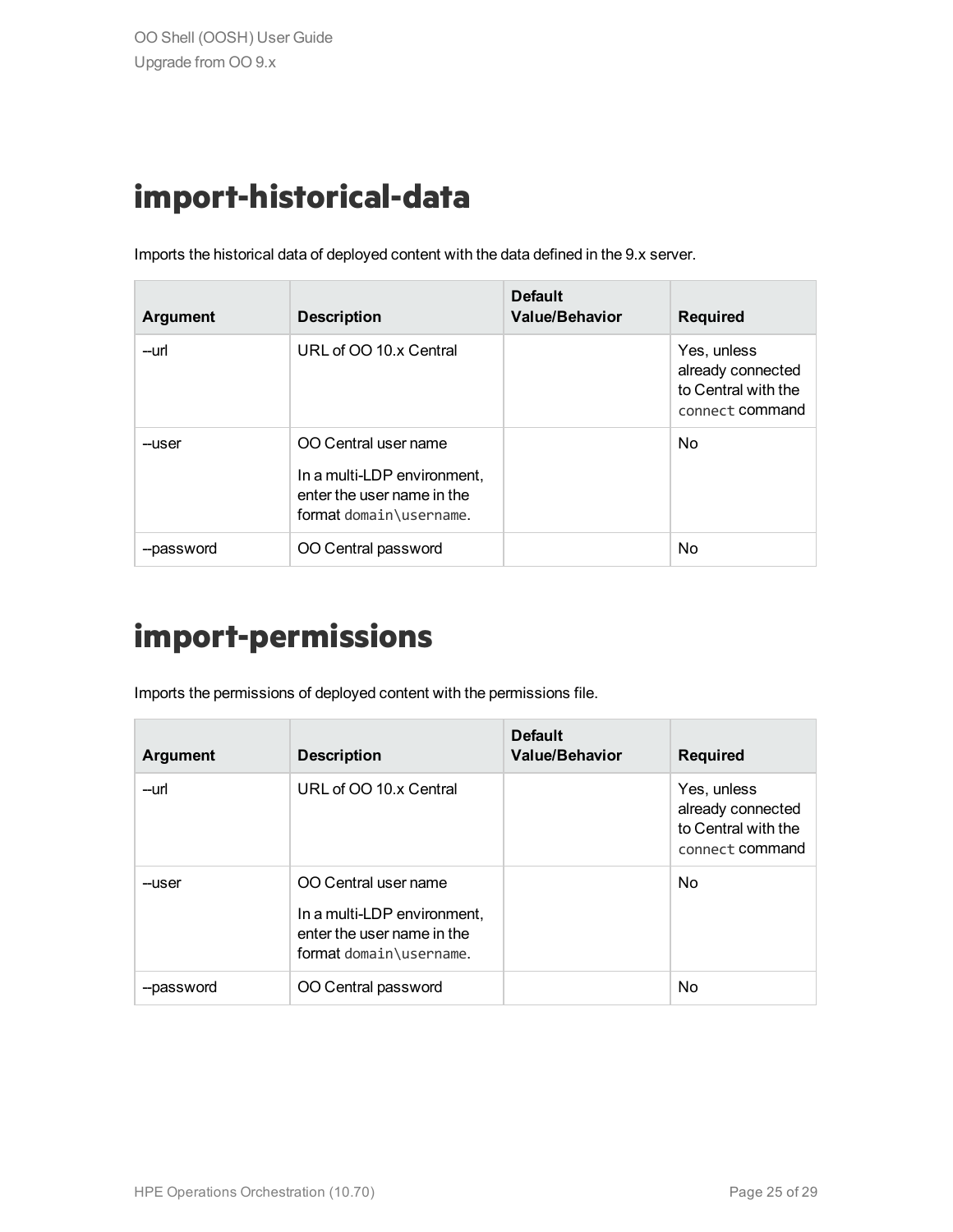### <span id="page-25-0"></span>**import-schedules**

Imports the schedules of deployed content with the schedules defined in the 9.x server.

| <b>Argument</b> | <b>Description</b>                                                                                           | <b>Default</b><br><b>Value/Behavior</b> | <b>Required</b>                                                            |
|-----------------|--------------------------------------------------------------------------------------------------------------|-----------------------------------------|----------------------------------------------------------------------------|
| --url           | URL of OO 10.x Central                                                                                       |                                         | Yes, unless<br>already connected<br>to Central with the<br>connect command |
| --user          | OO Central user name<br>In a multi-LDP environment,<br>enter the user name in the<br>format domain\username. |                                         | <b>No</b>                                                                  |
| --password      | OO Central password                                                                                          |                                         | No                                                                         |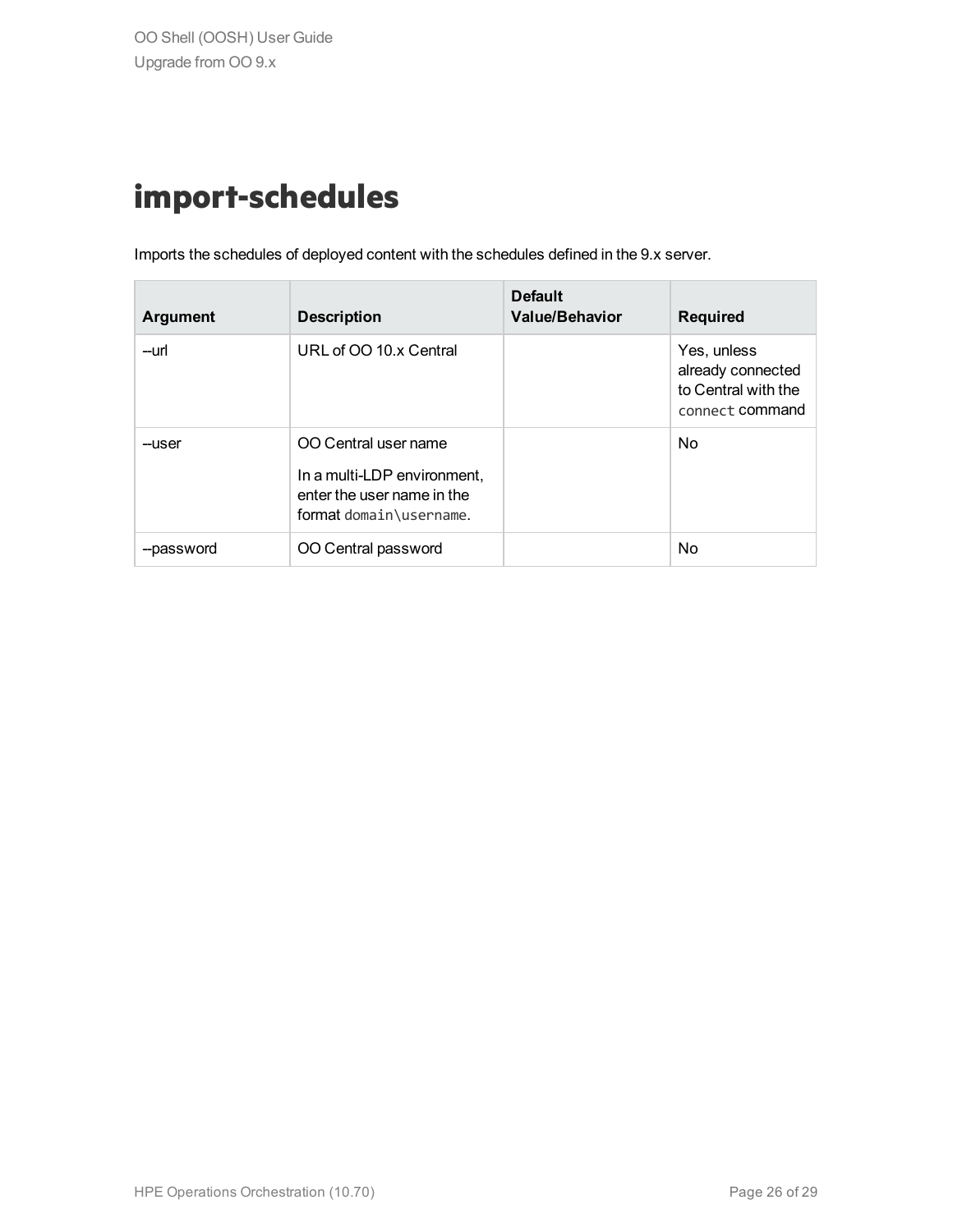#### <span id="page-26-0"></span>**permissions-status**

Gets a list of all the permissions that were imported so far.

| <b>Argument</b> | <b>Description</b>                                                                                           | Default Value/<br><b>Behavior</b> | <b>Required</b>                                                         |
|-----------------|--------------------------------------------------------------------------------------------------------------|-----------------------------------|-------------------------------------------------------------------------|
| --url           | URL of OO 10.x Central                                                                                       |                                   | Yes, unless already<br>connected to Central with the<br>connect command |
| --user          | OO Central user name<br>In a multi-LDP environment,<br>enter the user name in the format<br>domain\username. |                                   | No.                                                                     |
| --password      | OO Central password                                                                                          |                                   | <b>No</b>                                                               |
| --output        | Full path where the output should<br>be written                                                              |                                   | <b>No</b>                                                               |

### <span id="page-26-1"></span>**upload-permissions-file**

Uploads the permissions file created during content upgrade.

| <b>Argument</b> | <b>Description</b>                                                                                                         | Default Value/<br><b>Behavior</b> | <b>Required</b>                                                         |
|-----------------|----------------------------------------------------------------------------------------------------------------------------|-----------------------------------|-------------------------------------------------------------------------|
| --url           | URL of OO 10.x Central                                                                                                     |                                   | Yes, unless already<br>connected to Central with<br>the connect command |
| --user          | OO Central user name<br>In a multi-LDP environment,<br>enter the user name in the<br>format domain\username.               |                                   | No.                                                                     |
| --password      | OO Central password                                                                                                        |                                   | No.                                                                     |
| --file          | The full path to the<br>permissions file, which is in<br>the <b>Output</b> folder of the<br><b>Content Upgrade Utility</b> |                                   | N <sub>o</sub>                                                          |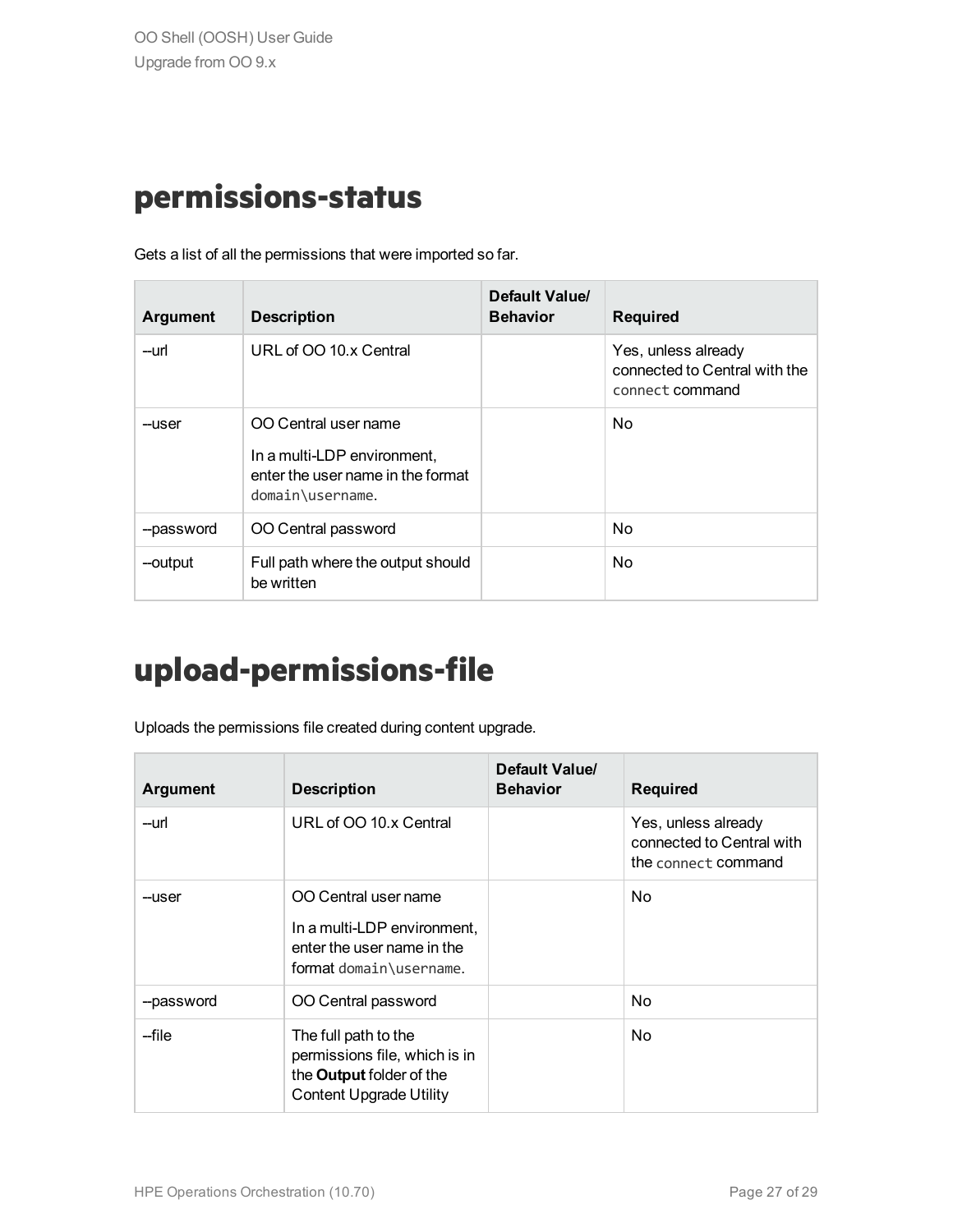OO Shell (OOSH) User Guide Upgrade from OO 9.x

**Note:** After an upgrade from OO 9.x to 10.x (earlier than 10.02), using the OO Shell Utility to migrate historical data will get the result "Resolved" instead of "RESOLVED", as required in OO 10.x. This causes duplicates in the results distribution on the Dashboard. If this occurs, upgrade to the latest version of OO 10.x.